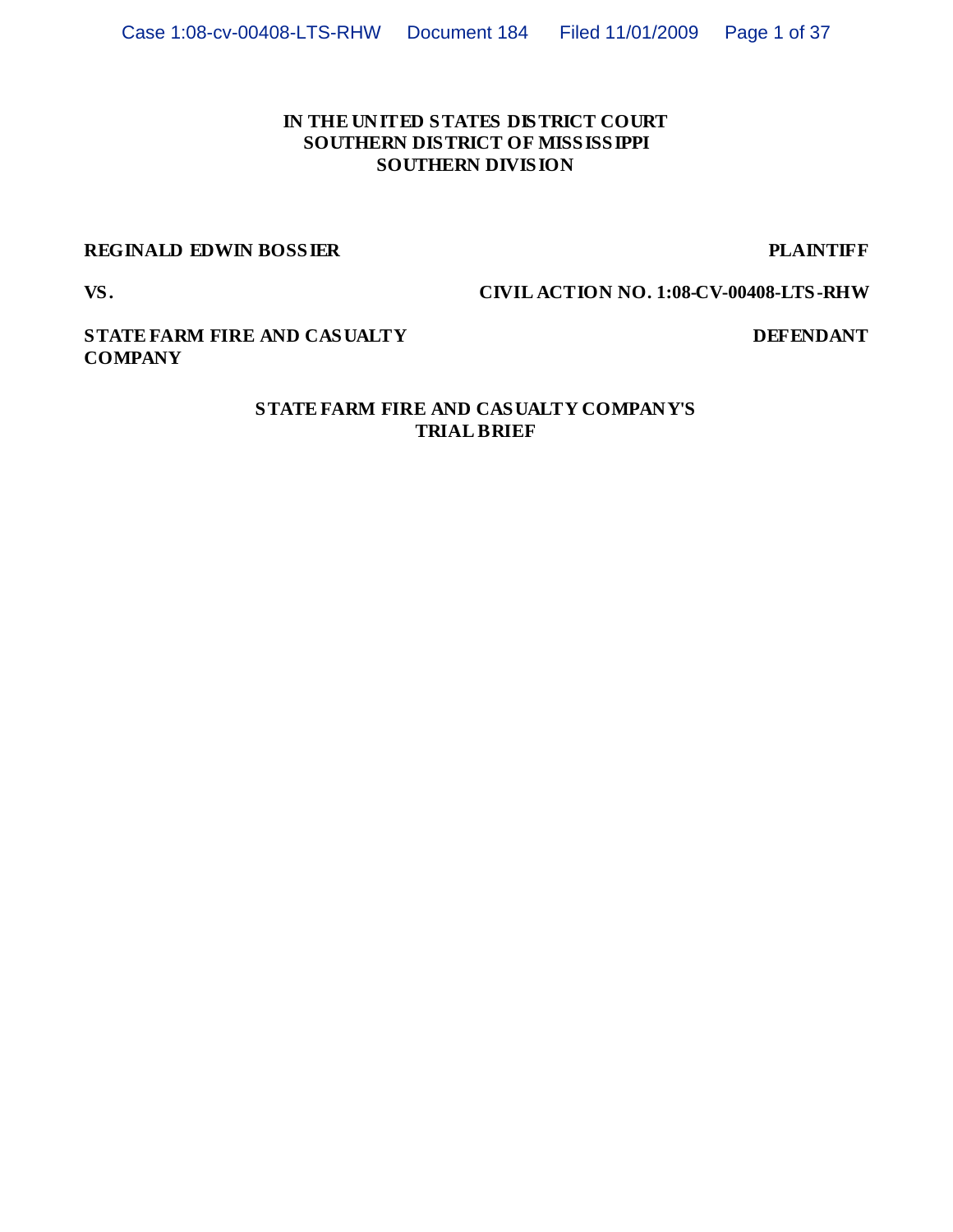# **TABLE OF CONTENTS**

# Page

| I.    |                                                              |                                                                                                                                                         |  |
|-------|--------------------------------------------------------------|---------------------------------------------------------------------------------------------------------------------------------------------------------|--|
| II.   |                                                              |                                                                                                                                                         |  |
|       | A.                                                           |                                                                                                                                                         |  |
|       | <b>B.</b>                                                    |                                                                                                                                                         |  |
|       | $C$ .                                                        |                                                                                                                                                         |  |
|       |                                                              | 1.                                                                                                                                                      |  |
|       |                                                              | 2.<br>State Farm's Responsive Investigation to Plaintiff's Additional Materials7                                                                        |  |
|       | D.                                                           |                                                                                                                                                         |  |
|       | E.                                                           |                                                                                                                                                         |  |
|       | F.                                                           |                                                                                                                                                         |  |
| III.  |                                                              | PLAINTIFF IS NOT ENTITLED TO FURTHER PAYMENT UNDER HIS                                                                                                  |  |
| IV.   |                                                              | PLAINTIFF IS NOT ENTITLED TO PERSONAL PROPERTY COVERAGE 15                                                                                              |  |
| V.    |                                                              |                                                                                                                                                         |  |
|       | A.                                                           | Plaintiff Cannot Show That State Farm Had No Arguable Basis for Its Adjustment                                                                          |  |
|       | <b>B.</b>                                                    | Plaintiff Cannot Make the Required Showing That State Farm Adjusted His<br>Claim with Malice or Gross Negligence in Reckless Disregard for His Rights23 |  |
| VI.   | PLAINTIFF IS NOT ENTITLED TO EXTRA-CONTRACTUAL DAMAGES FOR   |                                                                                                                                                         |  |
| VII.  |                                                              |                                                                                                                                                         |  |
| VIII. | PLAINTIFF IMPROPERLY SEEKS TO INTRODUCE EVIDENCE OF MULTIPLE |                                                                                                                                                         |  |
| IX.   |                                                              | PLAINTIFF IMPROPERLY SEEKS TO INTRODUCE STATE FARM TELEVISION                                                                                           |  |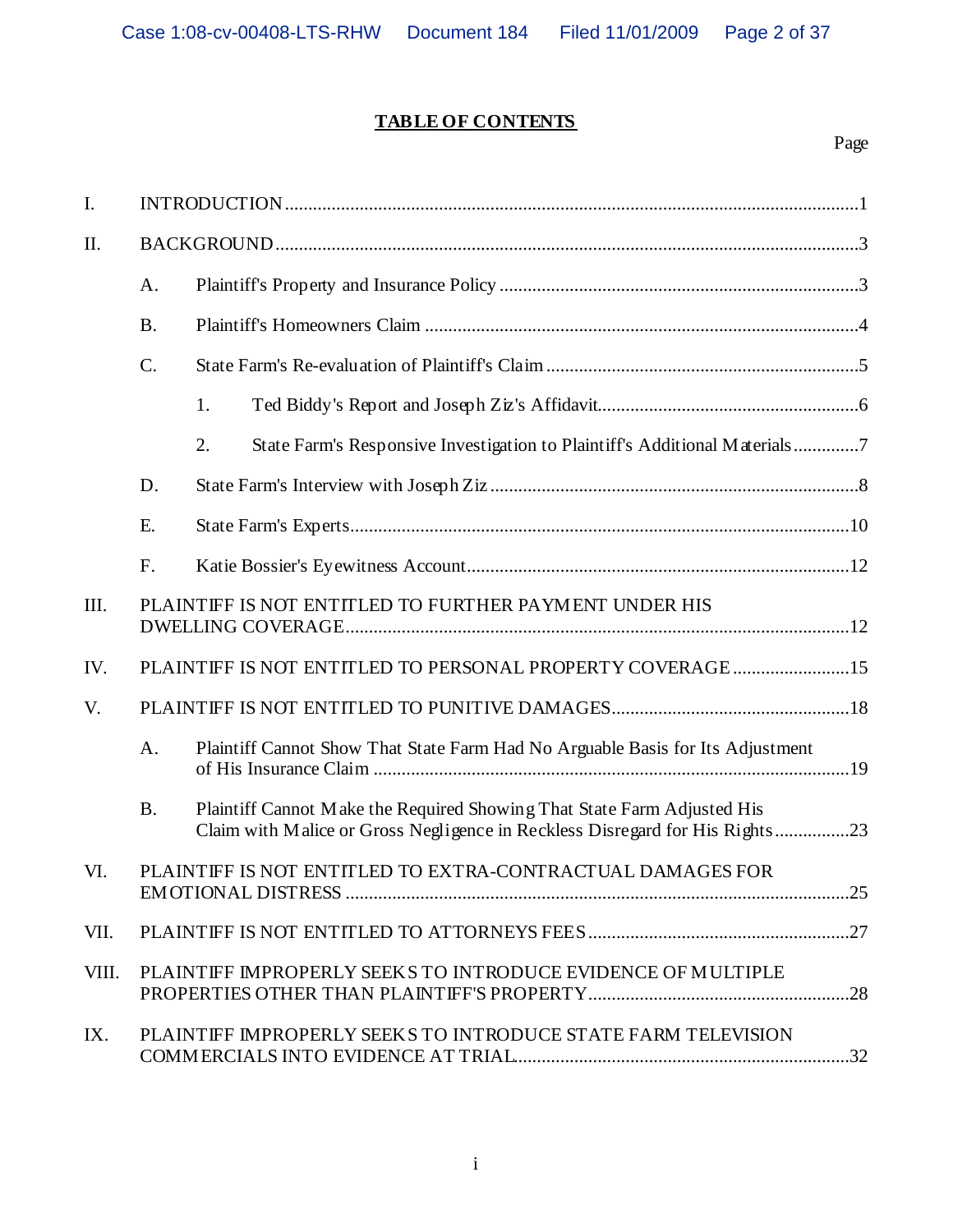#### **I. INTRODUCTION**

In this action, Plaintiff claims that he is entitled to policy limits under his homeowners insurance for damage to his home during Hurricane Katrina, despite the fact that Plaintiff admits his home sustained flood damage. Plaintiff also seeks punitive damages and extra-contractual damages, including attorneys fees and emotional distress damages. *See, e.g.*, Compl. ¶¶ 12-16, 21(b), 24-33, 35, 35(B),  $35(D)$ -(F).

Plaintiff's house sustained severe damage during Hurricane Katrina but remained standing. During the storm, Plaintiff and his wife remained at home, and Plaintiff reported to State Farm that "8 ft of water came through" the house during the storm and that "all personal property was washed out." Homeowners Claim File (Ex. P-1) at 454; [85-3] at 117:20-118:13; [85-4] at 21:5-10, 36:15-20; [85-5] at 34:1-7, 34:22-35:2, 36:25-37:21, 65:15-66:9. Eight feet of storm surge was more than sufficient to inundate Plaintiff's one-story, "slab-on-grade" house that was located near open water.

After State Farm investigated Plaintiff's claim, it determined that Plaintiff's property was severely damaged by flooding. State Farm ascertained that water levels in Plaintiff's home reached five to eight feet. Plaintiff did not have flood insurance. Based on its investigation, State Farm paid Plaintiff under his homeowners policy for separate and independent wind damage and denied those portions of the damage that were caused by flooding – an excluded peril.<sup>1</sup> The parties have stipulated that State Farm paid \$2,310.28 on October 10, 2005; \$13,561.85 (with interest) on June 19, 2008; and \$77,607.80 (with interest) on August 31, 2009. Pretrial Order [171] at 10.

State Farm submits that Plaintiff is not entitled to any additional payment under his homeowners policy. The evidence at trial will establish that Plaintiff's house was primarily damaged by storm surge

<sup>1</sup> State Farm's water damage exclusion has been upheld as valid and enforceable by the Fifth Circuit. *See Tuepker v. State Farm Fire & Cas. Co.*, 507 F.3d 346, 353 (5th Cir. 2007). Similarly, just last month, the Mississippi Supreme Court in *Corban v. United Service Automobile Association*, –So.3d –, 2009 WL 3208704, at \*7 (Miss. Oct. 8, 2009) (en banc), held that damage caused by storm surge is excluded by a water damage exclusion that is substantively indistinguishable from State Farm's: "This Court finds that 'storm surge' is plainly encompassed within the 'flood' or 'overflow of a body of water' portions of the 'water damage' definition, and no other 'logical interpretation' exists." *Id.* at \*7 (citation omitted).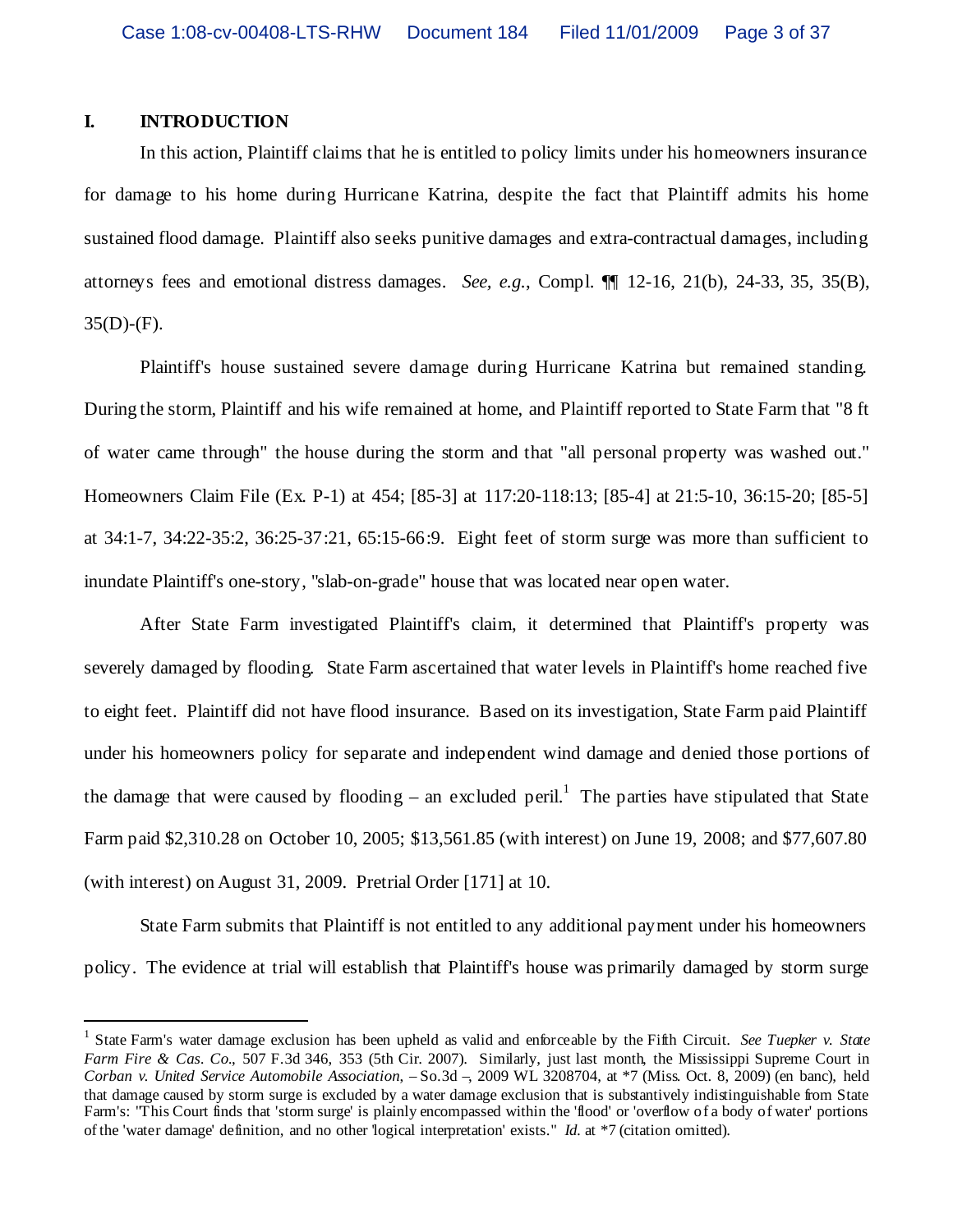flooding, not wind, and did not sustain any covered wind damage in excess of the amount State Farm has paid Plaintiff. In addition, Plaintiff is not entitled to payment for loss to his personal property, because Plaintiff cannot meet his burden under the specified peril coverage applicable to personal property of showing that the damage to his contents was caused by a covered peril such as wind or rain entering the house by an opening caused by wind.

Plaintiff also cannot meet his burden of establishing his entitlement to extra-contractual or punitive damages. Both of those claims require Plaintiff to prove that State Farm had no arguable basis for its claims decision. The data, information, site inspections, engineering report, and expert reports considered by State Farm in making its claims determination more than meet the arguable basis standard under Mississippi law, which requires only that the insurer's claims determination be supported by "some credible evidence," even if there is evidence to the contrary. Because Plaintiff cannot meet that burden, Plaintiff's claims for extra-contractual and punitive damages fail as a matter of law.

Plaintiff's claim for punitive damages also requires Plaintiff to prove by clear and convincing evidence that State Farm acted with malice, gross negligence or reckless disregard in the handling of his claim – a burden which Plaintiff cannot meet. There is no evidence that State Farm acted with malice, was grossly negligent in its claims investigation, or acted with reckless disregard of Plaintiff's rights under the policy. Indeed, the evidence shows that State Farm was careful in its investigation of Plaintiff's claim, thoroughly considered information about the claim as it became available, and appropriately made payments based on the available evidence – even if it is ultimately determined that State Farm erroneously overlooked some covered wind damage.

In addition, as discussed below, Plaintiff's extra-contractual claim for emotional distress fails because Plaintiff cannot establish essential elements of that claim. Moreover, Plaintiff's extracontractual claim for attorneys fees and trial expenses fails for the reason that Plaintiff as a matter of law cannot obtain punitive damages, which are a prerequisite for recovering such fees and expenses.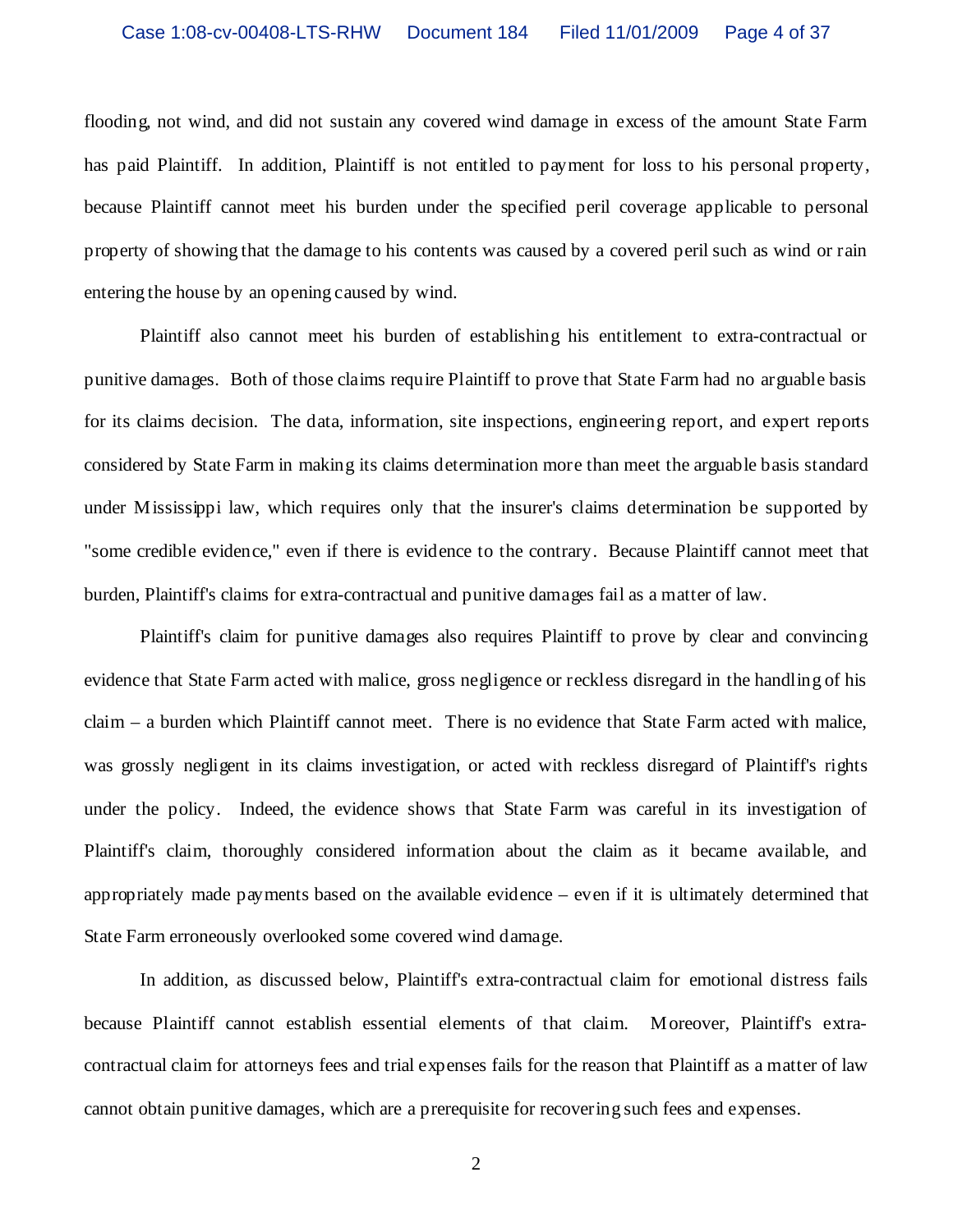Furthermore, Plaintiff improperly seeks to introduce at trial evidence of multiple properties other than his own.<sup>2</sup> As shown below, such evidence is irrelevant to the fundamental issue in this case, which is the losses to *Plaintiff's* property. Such evidence concerning unrelated properties, therefore, should be excluded under Fed. R. Evid. 402. Such evidence also should be excluded under Fed. R. Evid. 403 because its minimal probative value, if any, is substantially outweighed by the dangers of unfair prejudice to State Farm and of confusing and misleading the jury. In addition, the introduction of such evidence would needlessly prolong and complicate the trial by injecting collateral issues concerning properties that are entirely unrelated to the present case.

Plaintiff also impermissibly seeks to introduce at trial several television commercials by State Farm that have nothing to do with Plaintiff's claim or with State Farm's adjustment of his claim. As discussed below, these commercials should be excluded because they are irrelevant and would cause undue prejudice to State Farm and create a significant risk of confusing and misleading the jury. *See* Fed. R. Evid. 401-403.

#### **II. BACKGROUND**

#### **A. Plaintiff's Property and Insurance Policy**

The evidence in this case will show that Plaintiff Reginald Edwin Bossier owned a waterfront house at 1987 Bayside Drive, Biloxi, Mississippi, where he resided with his wife, Katie Bossier. K. Bossier Dep. [85-5] at 9:5-16; *accord* Biddy Rpt. (Ex. P-93) at 668; Compl. ¶ 1. Plaintiff's house was a one-story, wood frame structure. Ex. P-93 at 668. The structure was built "slab-on-grade," placing the finished floor elevation only half a foot higher than the foundation. *See* Weisberg Rpt. (Ex. D-54) at 17. Plaintiff's property was approximately 8 feet above sea level at the lowest elevation according to

<sup>&</sup>lt;sup>2</sup> This Court partially denied, without prejudice, State Farm's motion *in limine* to exclude evidence of properties other than Plaintiffs. [149, 166] State Farm hereby renews its request to exclude such evidence for the reasons stated herein. *See* Point VIII *infra.*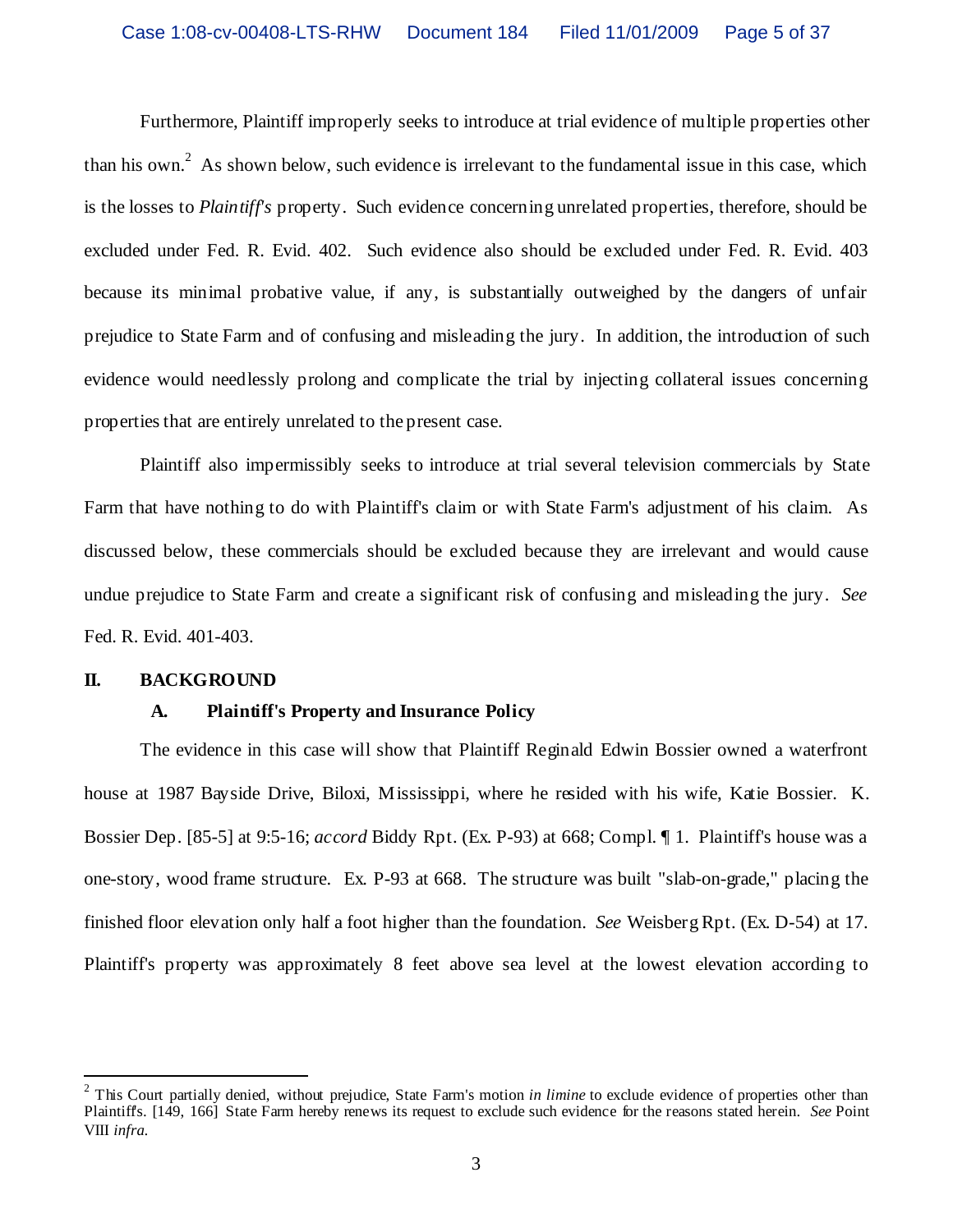measurements by his retained expert Rocco Calaci. Calaci Rpt. (Ex. P-97) at 13;<sup>3</sup> see also Masters Rpt. (Ex. D-52) at 6-7 (about 14 feet above sea level); Ex. D-54 at 17 (about 14.5 feet above sea level).

On August 29, 2005, Plaintiff's house sustained severe damage during Hurricane Katrina. *See* Ex. P-1 at 440. Plaintiff and his wife stayed at home during the storm. [85-5] at 17:7-10. At the time of his loss, Plaintiff did not have a flood insurance policy for his property, [85-4] at 29:23-25, and Plaintiff's homeowners policy excluded flood damage. Homeowners Policy (Ex. P-8) at 10.

#### **B. Plaintiff's Homeowners Claim**

On September 2, 2005, Plaintiff filed a claim under his homeowners policy. Ex. P-1 at 451. On September 9, 2005, claim representative Matthew Thiele interviewed Plaintiff and his wife about their loss on the telephone. *Id.* at 439. Plaintiff's wife said that "they saw water coming" during the storm "so they got up in the attic" of the one-story house. *Id*. Indeed, Plaintiff told State Farm that "8 ft of water came through" the house and that "all personal property was washed out." *Id*. at 454; [85-3] at 117:20- 118:13.

Based on Plaintiff's account of the severe flooding at their house, State Farm team manager Tip Pupua ordered an inspection to investigate the loss and adjust Plaintiff's claim. Ex. P-1 at 439. From September 26 to October 5, 2005, independent adjuster Lee Ann Johnson repeatedly attempted to contact Plaintiff to schedule an inspection but was unsuccessful. *Id*. at 439-40. On October 6, 2005, Ms. Johnson spoke with Plaintiff's personal assistant and scheduled an inspection for the next day. *Id*. at 440.

On October 7, 2005, Ms. Johnson inspected Plaintiff's property to investigate the cause and extent of damages. *Id*. Because Plaintiff's house survived the storm, Ms. Johnson was able to inspect the remaining structure and surrounding area for physical evidence of the cause and extent of damage. *Id*. Ms. Johnson confirmed Plaintiff's account that "[t]he water line is appx. 8ft." *Id.*; *accord id.* at 454;

<sup>&</sup>lt;sup>3</sup> Prior to trial, State Farm filed motions to exclude Plaintiff's experts Ted Biddy, Rocco Calaci, J. Daniel Schroeder, and Tim Shaw. [87], [89], [91]. This Court denied State Farm's motions. Oct. 9, 2009 Order [164]. State Farm reasserts that, for the reasons set forth in its moving papers, Plaintiff's experts should be precluded from testifying at trial. [87], [88], [89], [90], [91], [92].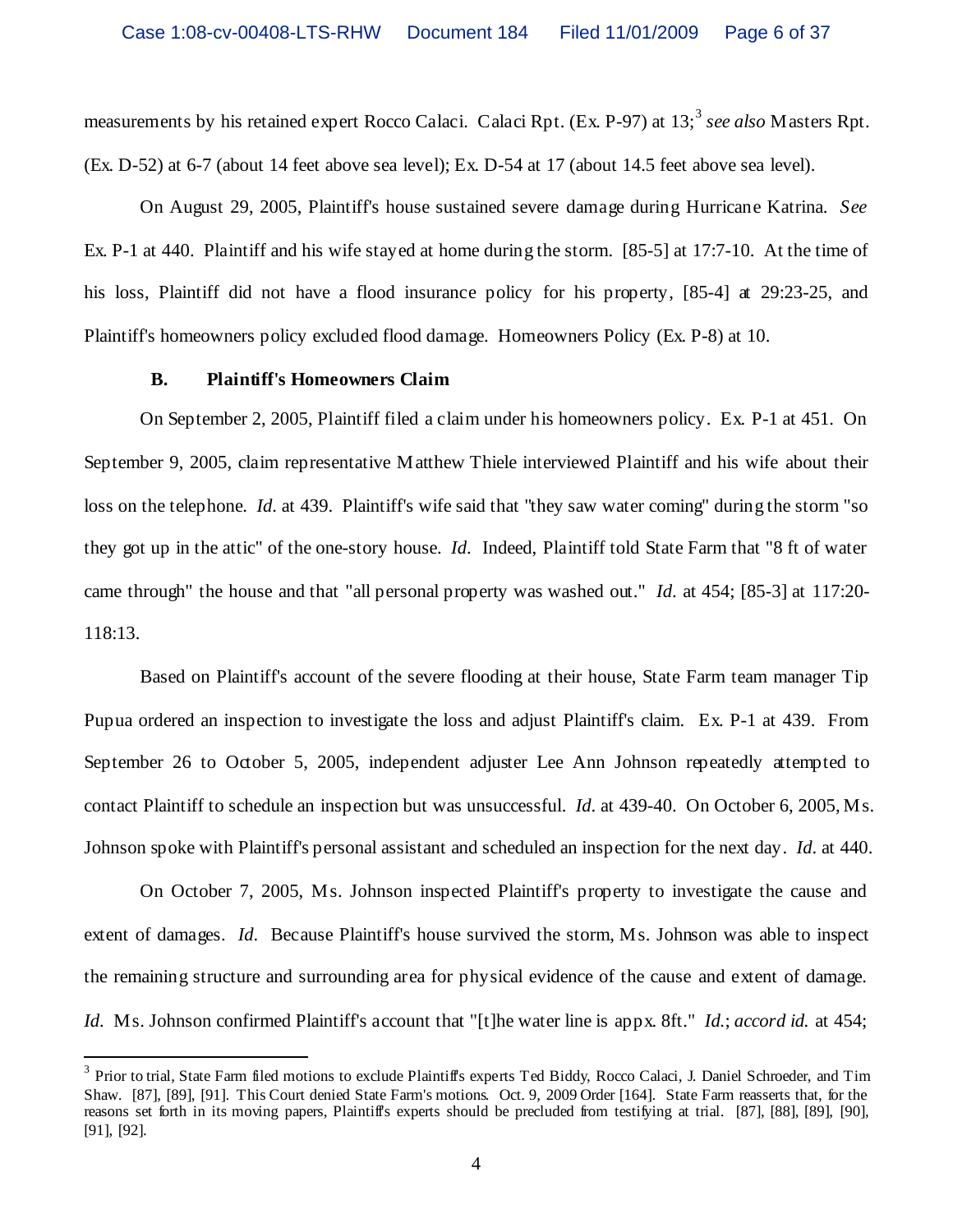*see* [85-3] at 117:20-118:13. She observed damage to the walls and roof of Plaintiff's house and determined that the "front exterior wall has extensive flood damage and all other 3 walls are gone." Ex. P-1 at 440. Plaintiff's dwelling extensions were also "completely gone and washed away." *Id*. She concluded that "[t]he only visible and distinctive wind damage is to the roof." *Id*.

Based on her inspection of the property, Ms. Johnson concluded that wind caused separate and independent damage to Plaintiff's roof and that the vast preponderance of damage to Plaintiff's waterfront home was caused by storm surge flooding. *Id.* at 440-41. On October 10, 2005, State Farm sent Plaintiff a check in the amount of \$2,310.28 for the wind damage and denied coverage for the flood damage. *Id*. at 334, 348. For the next two years, Plaintiff requested nothing further from State Farm and submitted no further documents in support of the claim.

Plaintiff also submitted claims on other insurance policies, including a boat policy. During Hurricane Katrina, Plaintiff's boat was attached to a trailer and stored at Plaintiff's home. When State Farm investigated the boat claim, the adjustor found that the "raised waters" had lifted the boat and deposited it atop a neighbor's roof where it remained after the storm.

#### **C. State Farm's Re-evaluation of Plaintiff's Claim**

On May 1, 2008, Plaintiff submitted to State Farm an engineering report by Ted Biddy. Ex. P-1 at 447. Although Plaintiff apparently hired Mr. Biddy in February 2006, *see* Ex. P-93, Plaintiff did not submit his report to State Farm until more than two years later. Ex. A at 447. In addition, Plaintiff's counsel obtained an affidavit from Joseph Ziz, Plaintiff's neighbor, who purportedly had information regarding certain damage to Plaintiff's property during the hurricane. *See* Ziz Aff. (Ex. P-29). Mr. Ziz later made clear that he did not draft the affidavit and that his account of the speed and severity of the flooding was omitted by the author of the affidavit. Ziz Dep. [85-12] at 44:3-11, 45:13-24. In light of these documents, State Farm re-evaluated Plaintiff's claim in May 2008. Ex. P-1 at 447-48.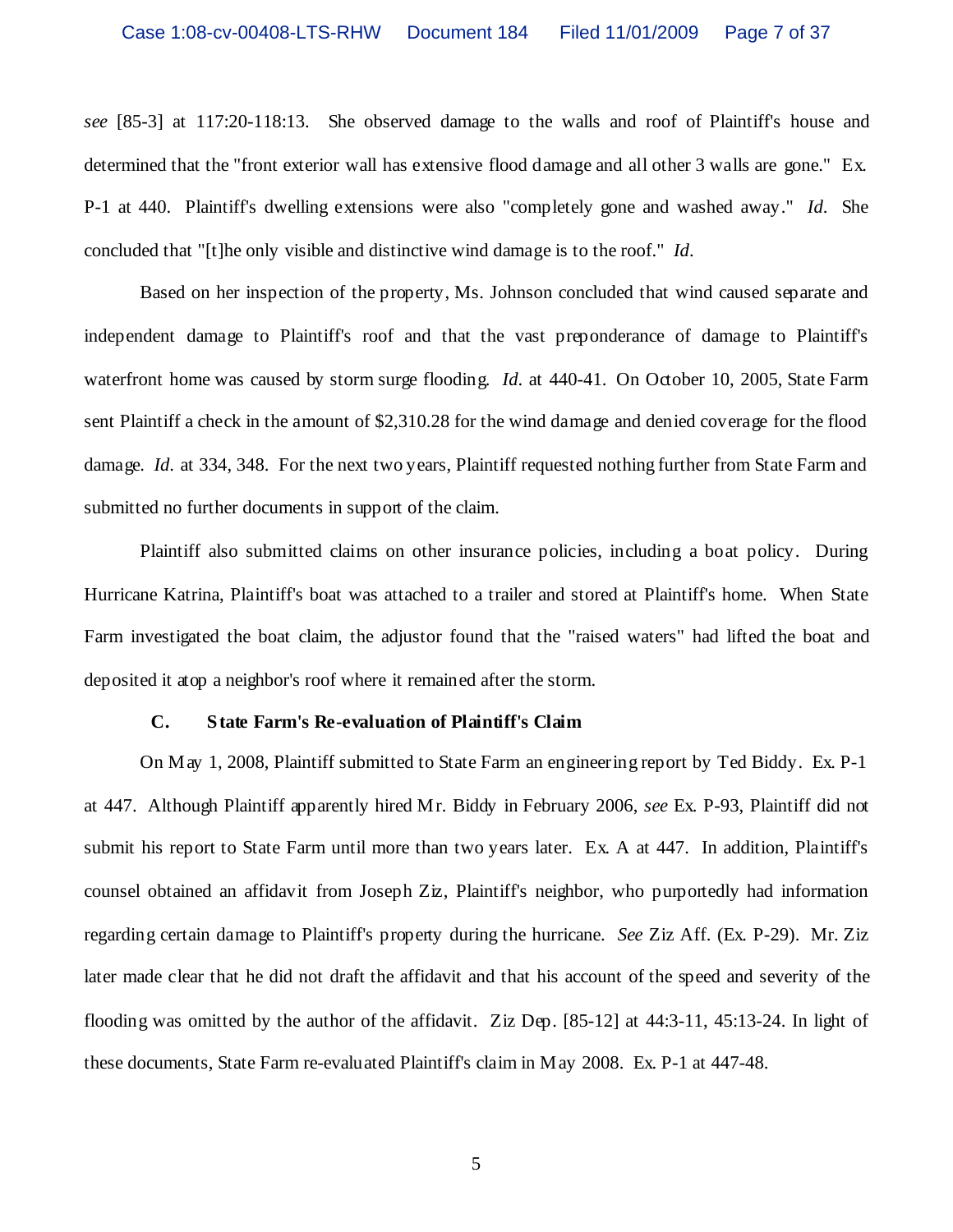#### **1. Ted Biddy's Report and Joseph Ziz's Affidavit**

Mr. Biddy inspected Plaintiff's house on January 27, 2006. In his report, Mr. Biddy confirmed that storm surge flooding caused the great preponderance of damage to Plaintiff's property. Though he found that wind caused damage, he concluded that the "waters of the storm enter[ed] the house to a depth of 3.5 feet." Ex. P-93 at 668. He stated that the storm surge waters "destroyed the remaining furnishings; the wallboards; the electrical wiring; all floor coverings; the storage areas; and all other items making contact with the water that the winds had not already destroyed." *Id*. at 665. Despite his lengthy analysis, Mr. Biddy ultimately concluded that "[t]here is no absolutely precise way to divide the damages caused by wind or water." *Id*. at 661.

Mr. Ziz also provided additional information. He lived "[j]ust across the street" from Plaintiff, [85-12] at 36:8-11, and confirmed that flooding struck Plaintiff's house, but he did not observe any wind damage. At about 7:30 a.m., Mr. Ziz heard loud winds in the area. Ex. P-29 ¶ 7. He later estimated the speed of the winds at "[p]robably 50, 60 miles an hour," [85-12] at 12:13-15, noting that a neighbor of his was still able to "walk[] over" to Mr. Ziz's house during the storm. *Id*. at 13:8-18. Although he remembered that Plaintiff's fence and "detached accessory building" were "gone," Mr. Ziz did not see wind cause any damage. Ex. P-29 ¶ 8. Yet when Mr. Ziz looked out the door, he saw "a high, or flood tide" arrive, "but the water of the Bay had not yet reached the Bossiers' residence." *Id*. ¶ 9.

As explained below, *see* Point II.D *infra*, State Farm interviewed Mr. Ziz to ascertain what damage, if any, he saw occur to Plaintiff's property. Though he did not see any wind damage, Mr. Ziz confirmed that storm surge flooding struck his neighborhood in the early morning hours of the storm. *Id*. In relating the information that would eventually be used by Plaintiff to draft Mr. Ziz's affidavit, Mr. Ziz mentioned the speed and severity of his neighborhood's flooding. *See* [85-12] at 45:7-21. But the author of the affidavit – Plaintiff's counsel Stanton Fountain -- omitted these important details.<sup>4</sup> Id. at

<sup>4</sup> On its face, the affidavit does not directly identify separate and independent wind damage. State Farm reasonably concluded that the purported affidavit, without more, was not sufficient to show that wind destroyed Plaintiff's dwelling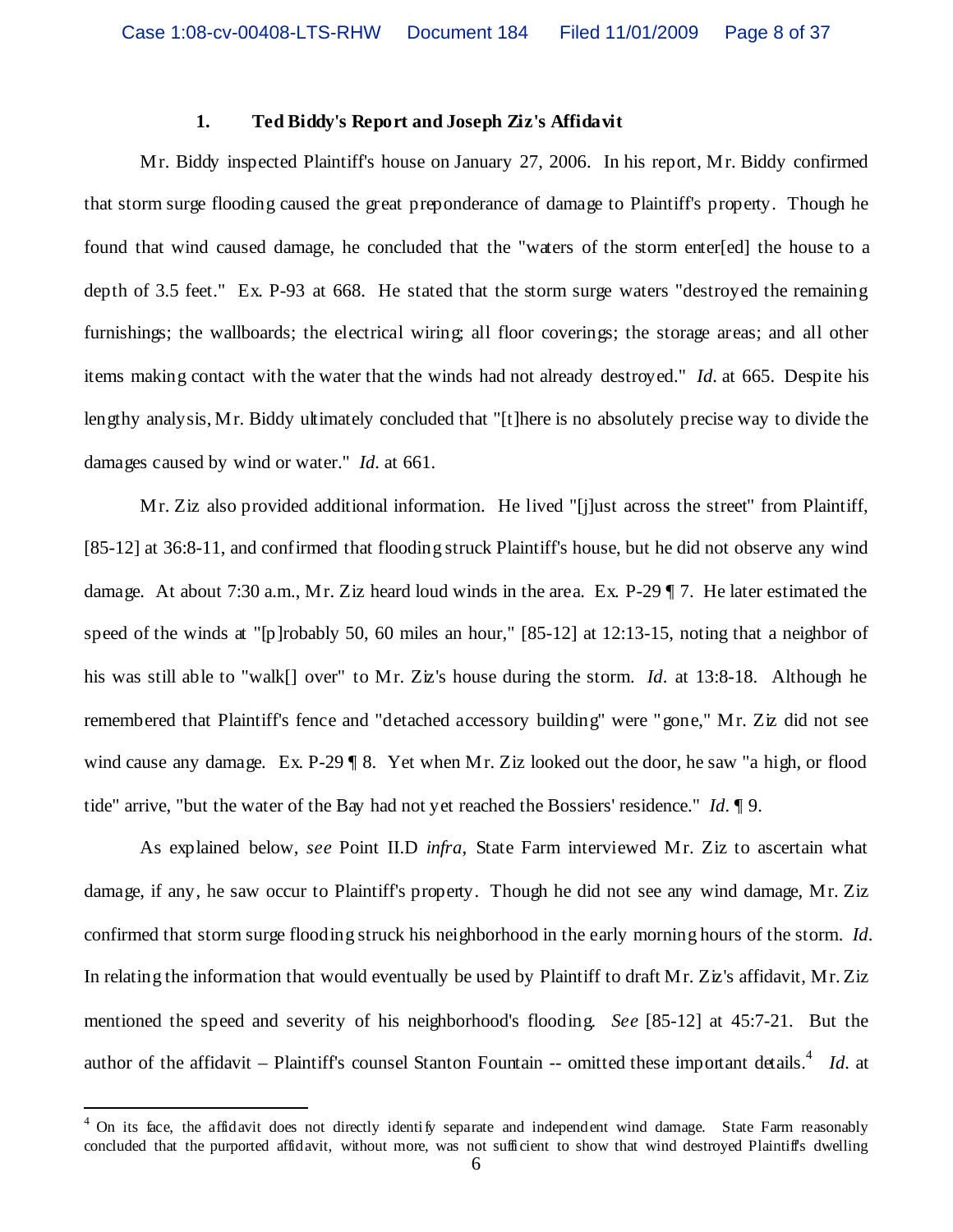45:22-24.

#### **2. State Farm's Responsive Investigation to Plaintiff's Additional Materials**

Using the additional documents by Mr. Biddy and Mr. Ziz, State Farm conducted another review of Plaintiff's claim in May 2008. *See* Ex. P-1 at 448-50; Re-Evaluation Summary (Ex. P-1 at 682-85). With regard to the Biddy Report, independent adjuster Shellie Leverett determined that the actual damages to Plaintiff's house and the surrounding properties showed that the flood height was greater than Mr. Biddy supposed. Ex. P-1 at 684. FEMA's findings of a five- to six-foot water level above grade were greater than Mr. Biddy's opinion that the water line reached three-and-a-half feet above the ground-level finished floor. *Id*. at 448, 684.

As for Mr. Ziz's affidavit, Ms. Leverett noted that Mr. Ziz's statement does not show that he saw any actual damage occurring to Plaintiff's house. *Id*. at 685. To ascertain whether Mr. Ziz witnessed any covered damage, Ms. Leverett attempted to contact Mr. Ziz by phone and letter on several occasions, but she was unable to reach him.<sup>5</sup> *Id.* at 340, 448-50, 682-83. Plaintiff's counsel was also unable to contact Mr. Ziz for a subsequent interview. *Id*. at 450, 682.

extension. Without having the opportunity to discuss the affidavit with Mr. Ziz, State Farm had no ability to ascertain the credibility of his purported recollections. Nor could State Farm determine whether Mr. Ziz actually signed the affidavit and that it faithfully and accurately reflected his recollection of events. In fact, as Mr. Ziz later confirmed, Plaintiff's counsel, Stanton Fountain, was intimately involved in crafting Mr. Ziz's affidavit: Plaintiff's counsel called Mr. Ziz, instructed him to come to Plaintiff's counsel's office, and wrote the affidavit for Mr. Ziz. [85-12] at 43:10-45:24. Yet, when drafting Mr. Ziz's affidavit, Mr. Fountain omitted many material facts of the speed and severity of the flooding around Plaintiff's house, all of which Mr. Ziz testified he told Mr. Fountain. *Id.* Although drafted by Mr. Fountain, on its face, Mr. Ziz's affidavit leaves unanswered a number of basic questions relevant to Plaintiff's claim that would be needed to make an adjustment decision based on the affidavit alone, especially because it indicates that Mr. Ziz did not actually see the loss occur. For example, while the affidavit states that storm surge "had not yet reached" the dwelling extension slab when Mr. Ziz noticed the structure was "gone," it does state that there was a "high, or flood, tide" at that time. Ex. P-29 ¶¶ 8, 9. However, the affidavit does not state how high this "flood tide" was, whether it had any waves, or how close it was to the dwelling extension when Mr. Ziz noticed the structure was gone. Nor does the affidavit state how strong the winds were when he sought shelter in his hallway or when he noticed Plaintiff's loss, but only that he heard "'roars'" at approximately 7:30 a.m. *Id.* ¶ 7. The affidavit also does not state how high the waters of the Back Bay were when he retreated to his hallway, nor does it state how long he stayed there before returning to his front door and noticing the loss. *Id.* ¶ 8. All these reasonable questions about the content of the affidavit justify State Farm's decision to contact Mr. Ziz to learn more and undercut Plaintiff's argument that the affidavit is, on its own, sufficient to overcome State Farm's reasonable reservations.

<sup>&</sup>lt;sup>5</sup> In denying State Farm's motion for partial summary judgment as to punitive and extra-contractual damages, this Court asserted that State Farm had Mr. Ziz's "contact information and knew his whereabouts." Sept. 17, 2009 Order [132] at 1. In fact, the evidence is that State Farm repeatedly attempted to use Mr. Ziz's contact information to reach him by phone and letter but was unsuccessful. Ex. P-1 at 340, 448-50, 682-83.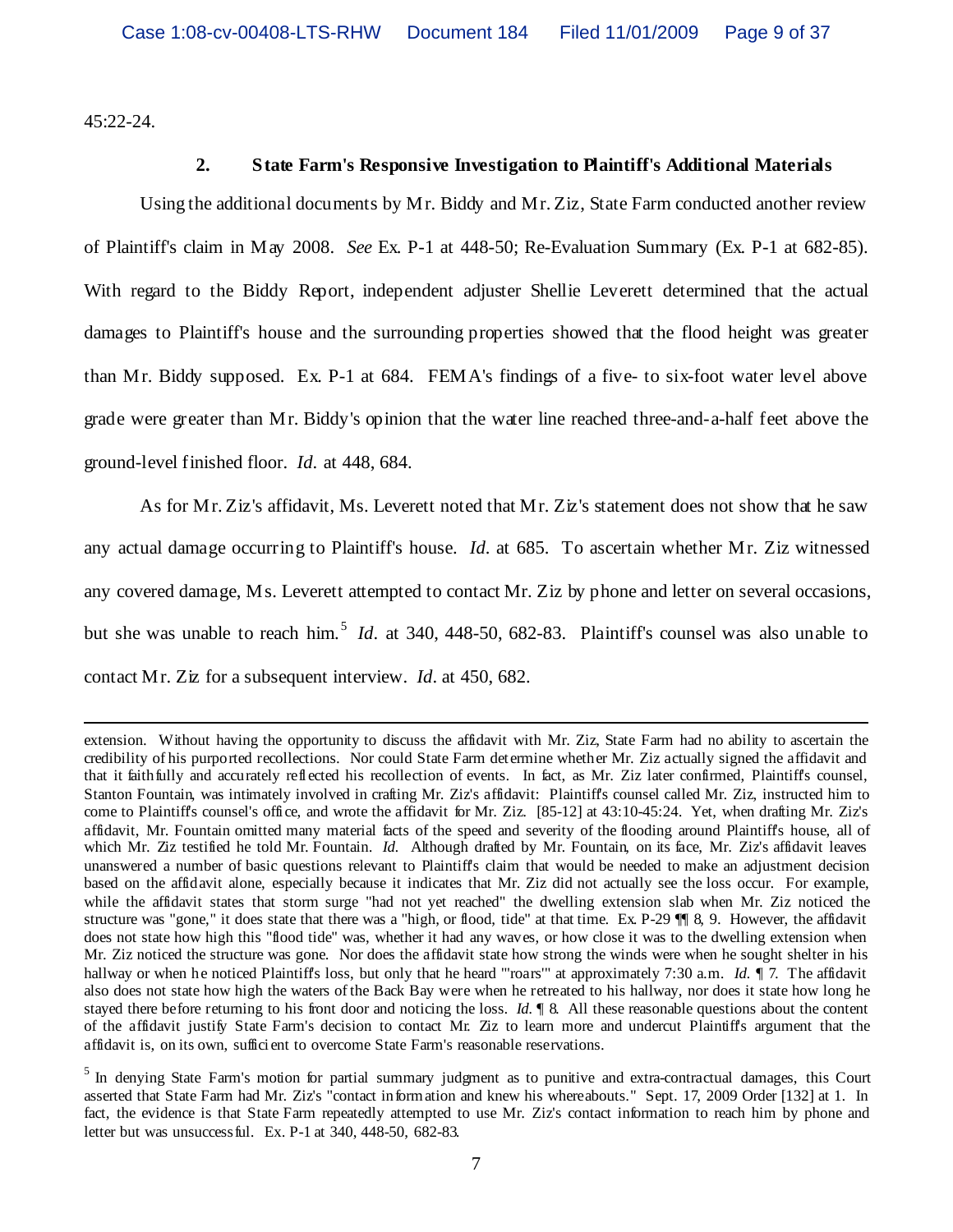In addition to the Biddy Report and Ziz Affidavit, Ms. Leverett analyzed Plaintiff's claim file, ground and aerial photographs, activity logs, damage estimate, appraisal report, public information from FEMA and NOAA websites, and prior claims. *See id*. at 682-85. She found that Plaintiff's roof was at least 15-20 years old, that there were "severe interior leaks coming from roof-to-wall connections and chimney flashing," and that missing siding from Plaintiff's house "was the only severe wind-related breach in the exterior of the dwelling." *Id*. at 683. She noted that the "interior drywall remained intact" and that it was "likely that additional damages did occur to the interior" due to lack of "mitigation or repairs following Hurricane Katrina." *Id*. Thus, Ms. Leverett concluded that damages depicted in the Biddy Report were "due in part to pre-existing conditions, lack of mitigation, and repeated exposure following Hurricane Katrina." *Id*.; *see also* Leverett Dep. [85-14] at 164:15-165:21.

Based on her re-evaluation, Ms. Leverett recommended that State Farm's damages estimate should be revised to account for further repairs to wind-damaged portions of the house. Ex. P-1 at 682- 83; [85-14] at 23:18-24:11. These repairs included "replacing all of the roof covering, replacing the missing synthetic stucco siding and all related items such as trim, flashing, painting, etc." Ex. P-1 at 683. Ms. Leverett attached a Statement of Loss to her report that recommended an additional disbursement to Plaintiff. *Id*. at 681. Based on Ms. Leverett's independent analysis, State Farm issued an additional payment of \$13,561.85, which included interest. *See id*. at 343.

#### **D. State Farm's Interview with Joseph Ziz**

Following Ms. Leverett's revisions, State Farm continued to seek out Mr. Ziz to ascertain whether he saw any other covered damage to Plaintiff's property when he remained at home during the storm. On May 11, 2009, State Farm successfully located Mr. Ziz for an interview. *See* Ziz Interview Tr. (Ex. P-104). During the interview, Mr. Ziz provided further details about the timing of events in Plaintiff's neighborhood on August 29, 2005.<sup>6</sup> He recalled that by 8:00 a.m. the water was "probably

<sup>&</sup>lt;sup>6</sup> After this interview, Plaintiff's counsel and State Farm agreed to depose Mr. Ziz as part of the discovery in this case. State Farm received the transcript of his deposition on or about July 31, 2009. On August 31, 2009, State Farm tendered to Mr.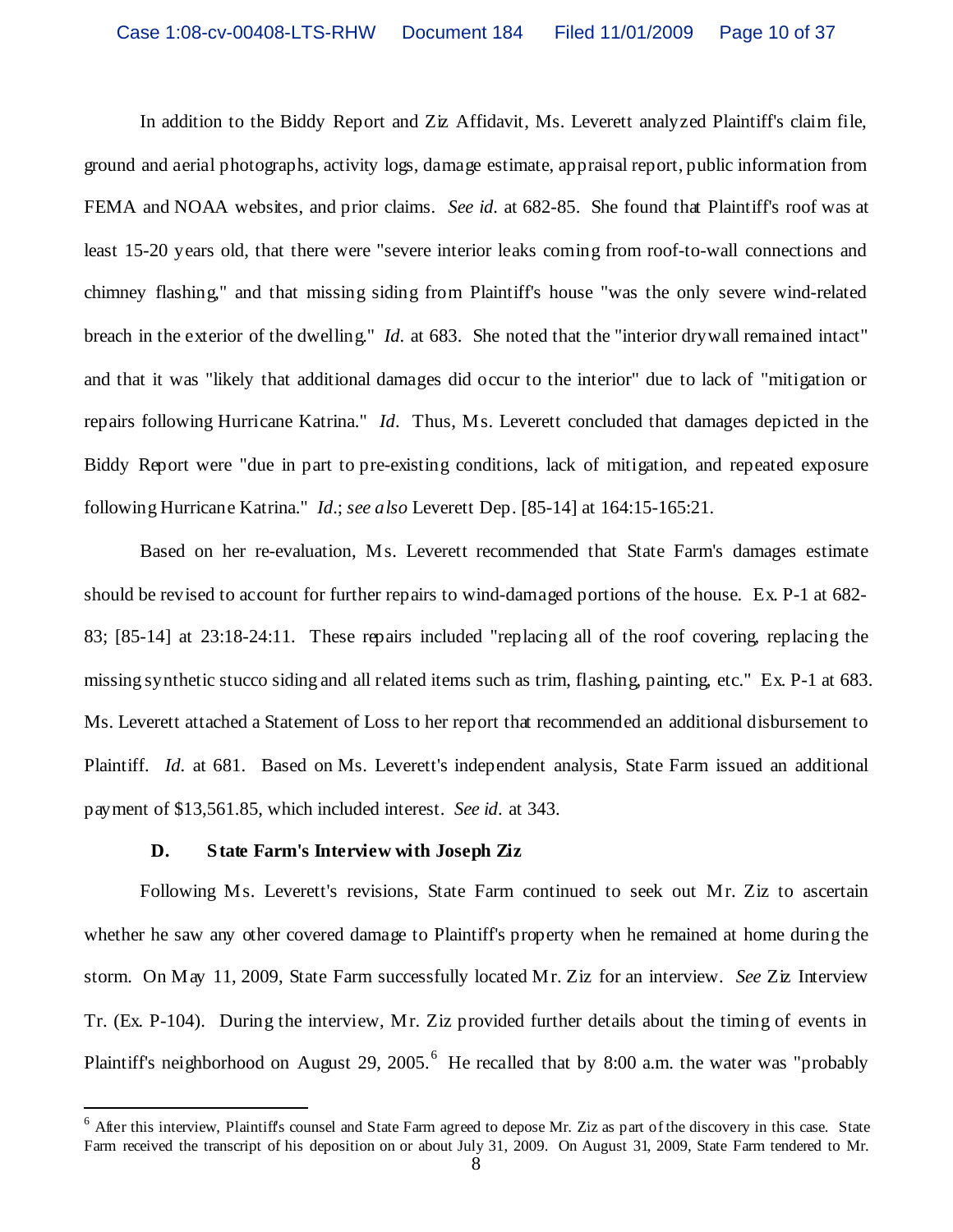five foot five and a half foot maybe" and that "the water came up a little higher after that then stayed like that most of the day." *Id*. at 10; *see also* [85-12] at 16:3-23 (noting that the water was "neck deep" by "about 7:45, 7:50), 20:2-7, 22:20-23:14 (recalling the water level at "four-and-a-half feet" by 8:00 a.m.) Mr. Ziz also stated that he "[p]aid no attention" to Plaintiff's home and "couldn't tell you anything about the house." Ex. P-104 at 11; *see also* [85-12] at 13:8-18, 21:9-13.

When asked specifically about the depth of the water in his own house, Mr. Ziz recalled "five and a half feet of standin' water." Ex. P-104 at 15; *see also* [85-12] at 20:2-7 ("four-and-a-half feet"). Mr. Ziz estimated that his home – which was farther from the bay than Plaintiff's house – was "maybe a couple feet" higher than the elevation of Plaintiff's home. Ex. P-104 at 1-2, 15; *see also* [85-12] at Ex. 1. Therefore, Mr. Ziz agreed that the water level in Plaintiff's home could have reached seven or eight feet. Ex. P-104 at 15.

Moreover, although Mr. Ziz had previously recounted that the storm surge had not yet reached Plaintiff's home at 7:30 a.m., *see* Ex. P-29 ¶¶ 7-9, he later stated that by 8:00 a.m. – only a half hour later – the water had already reached five-and-a-half feet deep, and "stayed like that most of the day." Ex. P-104 at 10. Indeed, at his deposition, Mr. Ziz confirmed the speed and severity of the flooding:

A. So we started [to drive] out of the neighborhood. Approximately maybe a tenth of a mile, if that far, there's a tree across the road, so there's no getting out on the Hillside. And about that time I glanced in my mirror and I see water coming and I tell my wife, I said, just hold on. I said, here it comes.

Q. Okay. And was – when you say, "here it comes," was there something about the water that –

A. It was just  $-\dot{\mathbf{i}}$  was  $-\dot{\mathbf{i}}$  was like it went from dry ground to we were under water in 30 seconds. I mean, it moved that quick.

[85-12] at 15:6-16:2. Mr. Ziz and his family exited the submerged truck at around 7:45 a.m. to escape and were already "neck deep" in flooding while Mr. Ziz was "carrying my daughter above my head." *Id*.

Bossier \$77,607.80, his dwelling extension policy limits plus interest dating back to October 2005 for his outbuilding and fence. State Farm does not concede that the dwelling extension loss was covered but rather, based on now having a more complete picture of the evidence, it would give Mr. Bossier the benefit of the doubt as to the outbuilding and fence.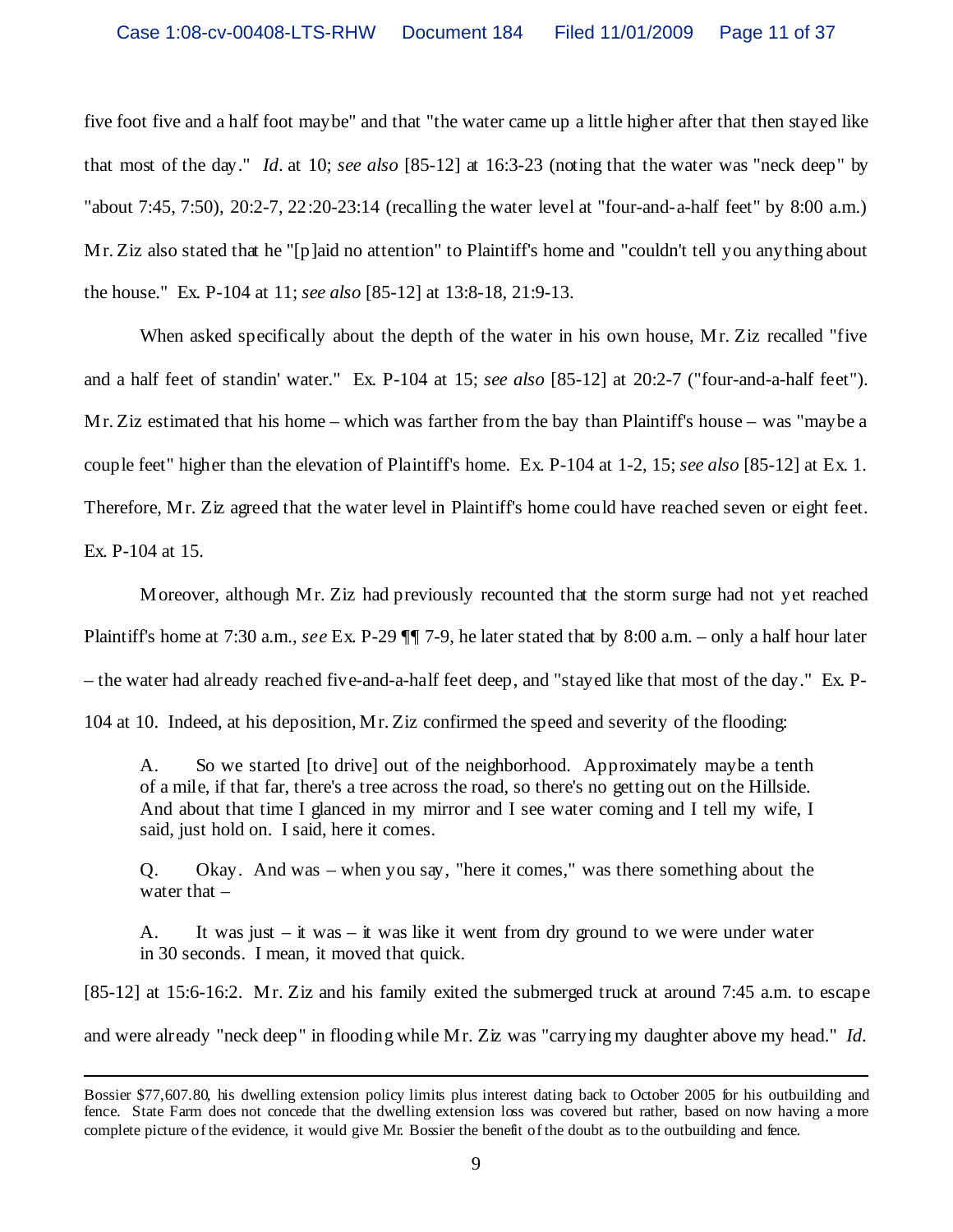at 16:3-23. Mr. Ziz and his family broke into a nearby house and climbed to the second floor to escape the flooding. *Id*. at 16:14-25. That house was higher and farther from the bay than Mr. Ziz's and Plaintiff's properties,<sup>7</sup> and Mr. Ziz recalled that the water rose to "about four-and-a-half feet" inside that house. *Id.* at 19:21-20:13. Indeed, the house where Mr. Ziz and his family sheltered remained flooded through 4:00 that afternoon. *Id*. To be sure, Plaintiff and his wife have both admitted that their house was flooded during Hurricane Katrina. *See* [85-5] at 34:1-7, 34:22-35:2, 36:25-37:21, 65:15-66:9; [85-4] at 21:5-10, 36:15-20.

#### **E. State Farm's Experts**

After Plaintiff filed suit, State Farm retained Forrest Masters, Ph.D., and Robert H. Weisberg, Ph.D., to further study the cause of damage to Plaintiff's property. Their analysis reinforces the reasonableness of State Farm's adjustment.

Dr. Masters is an assistant professor of civil and coastal engineering at the University of Florida. Ex. D-52 at 26. He holds a Ph.D. and a masters degree in civil and coastal engineering. *Id*. at 27. In his report, Dr. Masters incorporates his own field reconnaissance in the region before and after Hurricane Katrina, inspection of Plaintiff's property, analysis of NOAA surface wind fields and aerial photography, and simulation of storm surge and waves using ADCIRC and SWAN models. *Id*. at 3.

Dr. Masters determined that the storm surge flooding at Plaintiff's property reached 20 feet with peak wave height at a minimum of 1-2 feet. *Id*. at 7. Dr. Masters also found that "damage to the exterior perimeter wall, which received the brunt of the surge and wave forces, is far more severe [than damage to the roof]." *Id*. at 9. He concluded that "these walls were approximately 50-75% underwater during the arrival of the peak winds." *Id*. Taking into account the height of Plaintiff's home structure

<sup>7</sup> During his deposition, Mr. Ziz marked several locations on a map of the area to describe his experience. *See* [85-12] at Exhibit 1. According to Mr. Ziz, the location of his property is marked "A," Plaintiff's property is labeled "B", the spot where the road was blocked by a fallen tree is marked with an "X," and the person's house in which Mr. Ziz and his family took refuge is indicated with an "I." *See id*. at 17:12-19:10. The location of this person's house is up Hillside Drive and farther from the bay than both Mr. Ziz's property and Plaintiff's property.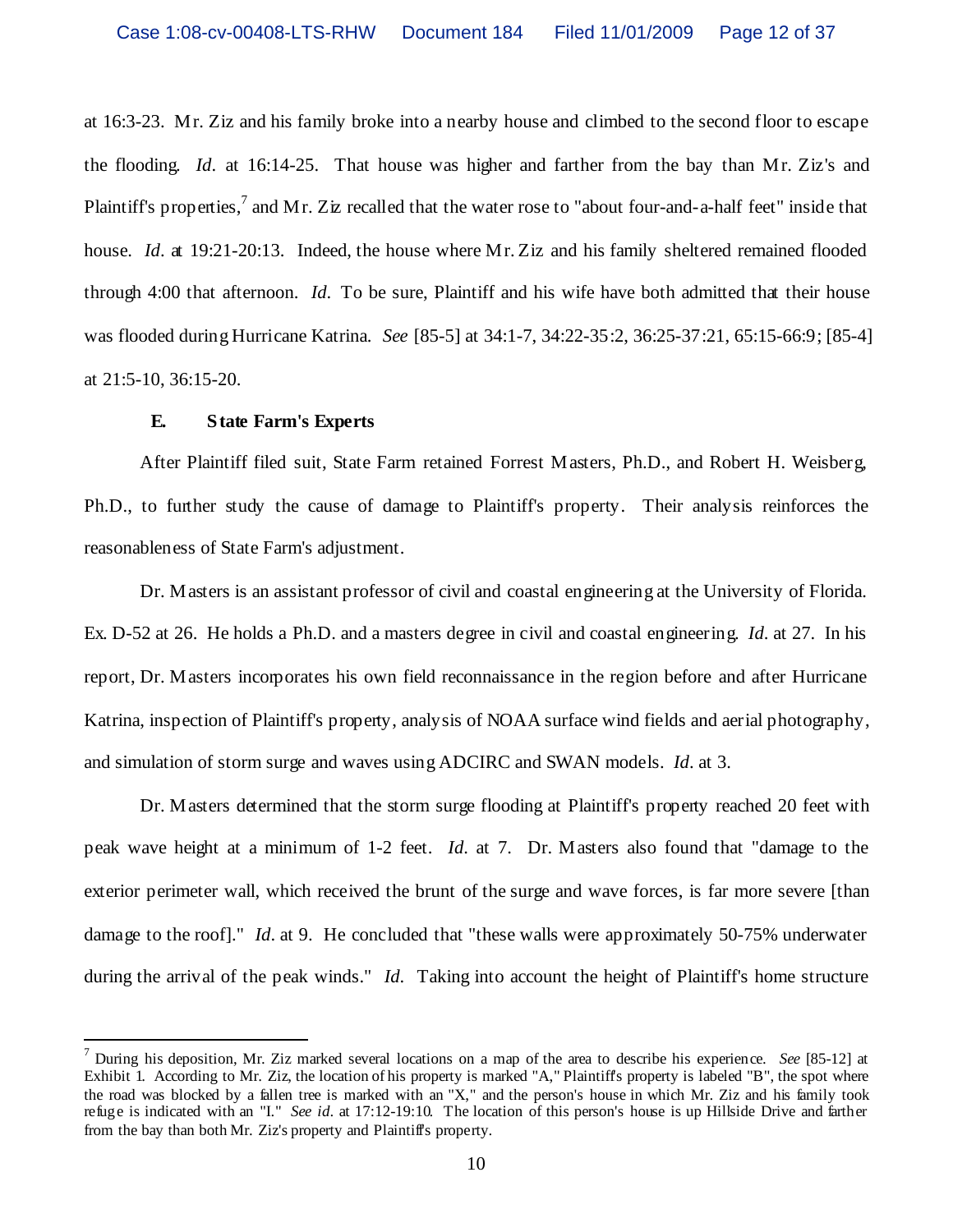and the rise in storm surge, Dr. Masters estimated peak wind gusts to be 101 miles per hour. *Id*. at 7. In examining houses in the surrounding area, Dr. Masters noted that "almost all exhibit little to no roof cover loss. If extreme wind loads were the cause of [Plaintiff's] building's destruction, the remaining buildings in close proximity would have suffered major loss of roofing material and uplift of part of all of the roof decking . . . . This is simply not evident." *Id*. at 11-12.

Dr. Weisberg also evaluated the cause of damage to Plaintiff's property. *See* Ex. D-54. Dr. Weisberg is a Distinguished Professor of Physical Oceanography in the College of Marine Science at the University of South Florida, where he studies "ocean circulation and ocean-atmosphere interaction." *Id*. at 44. He is director of the USF Ocean Circulation Group and co-director of the USF Coastal Ocean Modeling Prediction System. *Id.* He holds Ph.D and masters degrees in physical oceanography. *Id.* In analyzing the causes of damage to Plaintiff's property, Dr. Weisberg relied on his physical inspection of the property, aerial photographs, NOAA post-storm wind analysis, analysis of wind studies, FEMA weather data, wave and wind force calculations, and topographical data. *Id*. at 3, 16-42.

Dr. Weisberg remarked upon "the proximity of open water" to Plaintiff's house, "its relatively low-lying elevation," and "the rising surge and waves." *Id*. at 16. He determined that "surge heights were substantial, as were the accompanying waves," and that Plaintiff's "single-storied, wood-framed with brick veneer, slab-on-grade built house, with a finished floor elevation of  $14.5 \text{ ft}$ , ... would have been inundated to about 2/3rds of its interior height." *Id*. at 42. He found "little evidence of severe roof damage" to other homes in the area, which experienced "bottom-up, not top-down" damage, *id*., leading him to conclude that "it is difficult to imagine how wind could have been the causative agent of damage." *Id.* at 22. Noting that "[e]ven at their peak magnitude the wind forces would have been 10 times less than the forces by water," Dr. Weisberg concluded that "water-related forces are likely what damaged [Plaintiff's] house as soon as the combined surge and waves impacted the finished floor level (~915AM)." *Id*. at 42.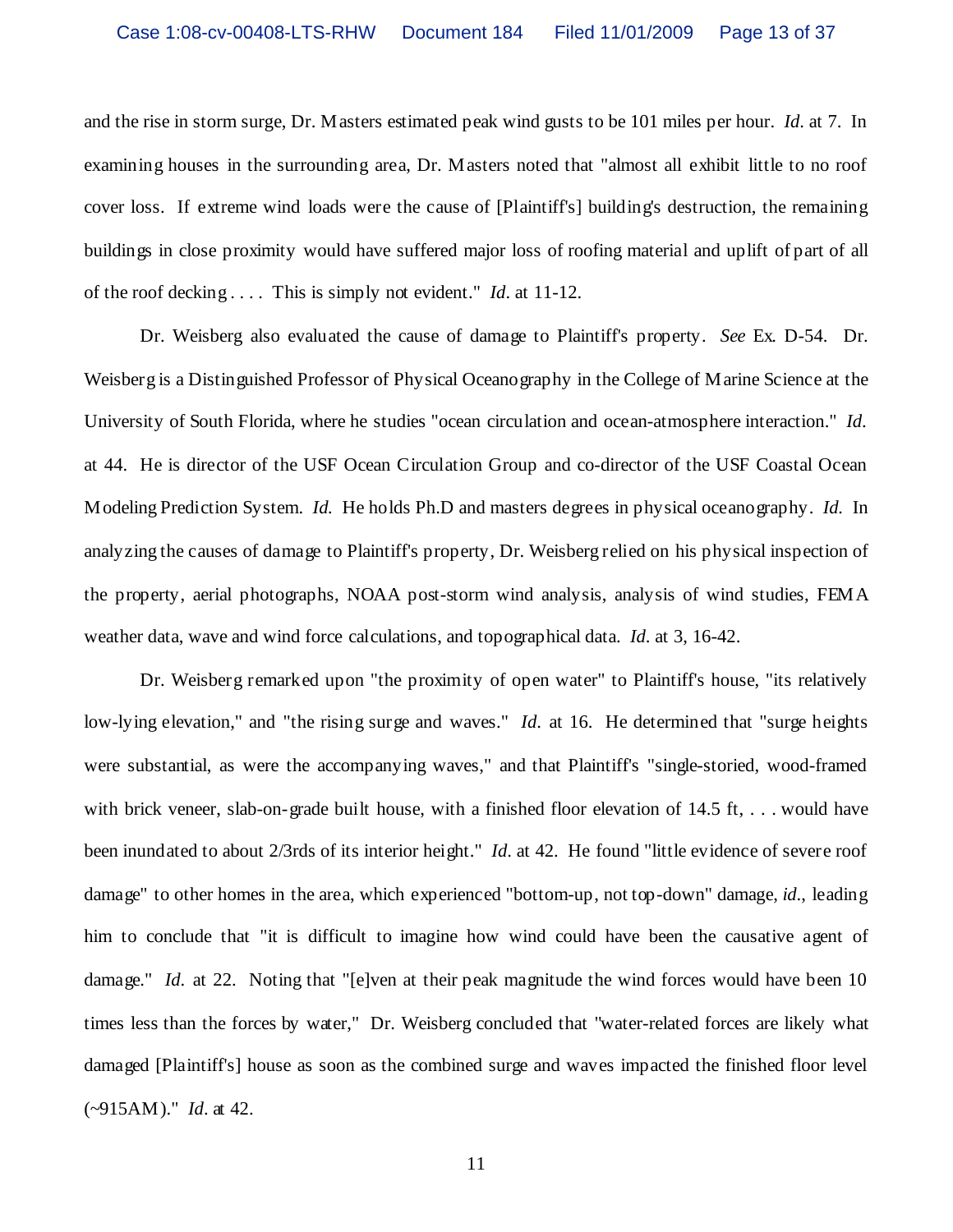#### **F. Katie Bossier's Eyewitness Account**

Plaintiff and his wife, Katie, remained at home during the storm. Mrs. Bossier testified at her deposition that they fled to the attic around 8:00 a.m. the morning of Hurricane Katrina when Mrs. Bossier saw flooding coming up from the bay. K. Bossier Dep. [85-5] at 31:24-32:19, 36:1-4. Among other reasons, Mrs. Bossier stated that they fled to the attic to avoid drowning. *Id*. at 34:22-35:2. Mrs. Bossier recalled that, before they ascended to the attic of the one-story house, none of the windows – which were held in the walls of the house – were broken. *Id*. at 30:20-31:18.

# **III. PLAINTIFF IS NOT ENTITLED TO FURTHER PAYMENT UNDER HIS DWELLING COVERAGE**

Plaintiff alleges that his house sustained additional losses that are covered by his homeowners policy beyond the losses that State Farm already paid. The Mississippi Supreme Court has recently clarified the principles of Mississippi law applicable to such claims for losses under an open peril homeowners insurance policy following Hurricane Katrina. *Corban v. United Servs. Auto. Ass'n*, – So. 3d –, 2009 WL 3208704 (Miss. Oct. 8, 2009) (en banc). The Mississippi Supreme Court in *Corban* held that the insured, Plaintiff here, is "required to prove a 'direct, physical loss to property described.'" *Id.* at \*14 (quoting policy); *see also Broussard v. State Farm Fire & Cas. Co.*, 523 F.3d 618, 625 (5th Cir. 2008) ("'Under Mississippi law a plaintiff has the burden of proving a right to recover under the insurance policy sued on,' and this basic burden never shifts from the plaintiff.'") (citation omitted).

State Farm anticipates that Plaintiff at trial may attempt to satisfy his burden of proof merely by pointing to the totality of damage to his house at the conclusion of Hurricane Katrina. Yet, such an approach by Plaintiff would be insufficient under *Corban* to satisfy his burden of proving accidental direct physical loss under the policy. Under *Corban*, proving "damage" is not the same as proving that a "loss" occurred, and the Mississippi Supreme Court in *Corban* criticized courts and parties that have "conflated the terms 'loss' and 'damage.'" *Corban*, 2009 WL 3208704 at \*8. "The policy does not cover or exclude 'damage,' but rather covers or excludes 'loss,' and it is to 'loss' that the deductible is applied."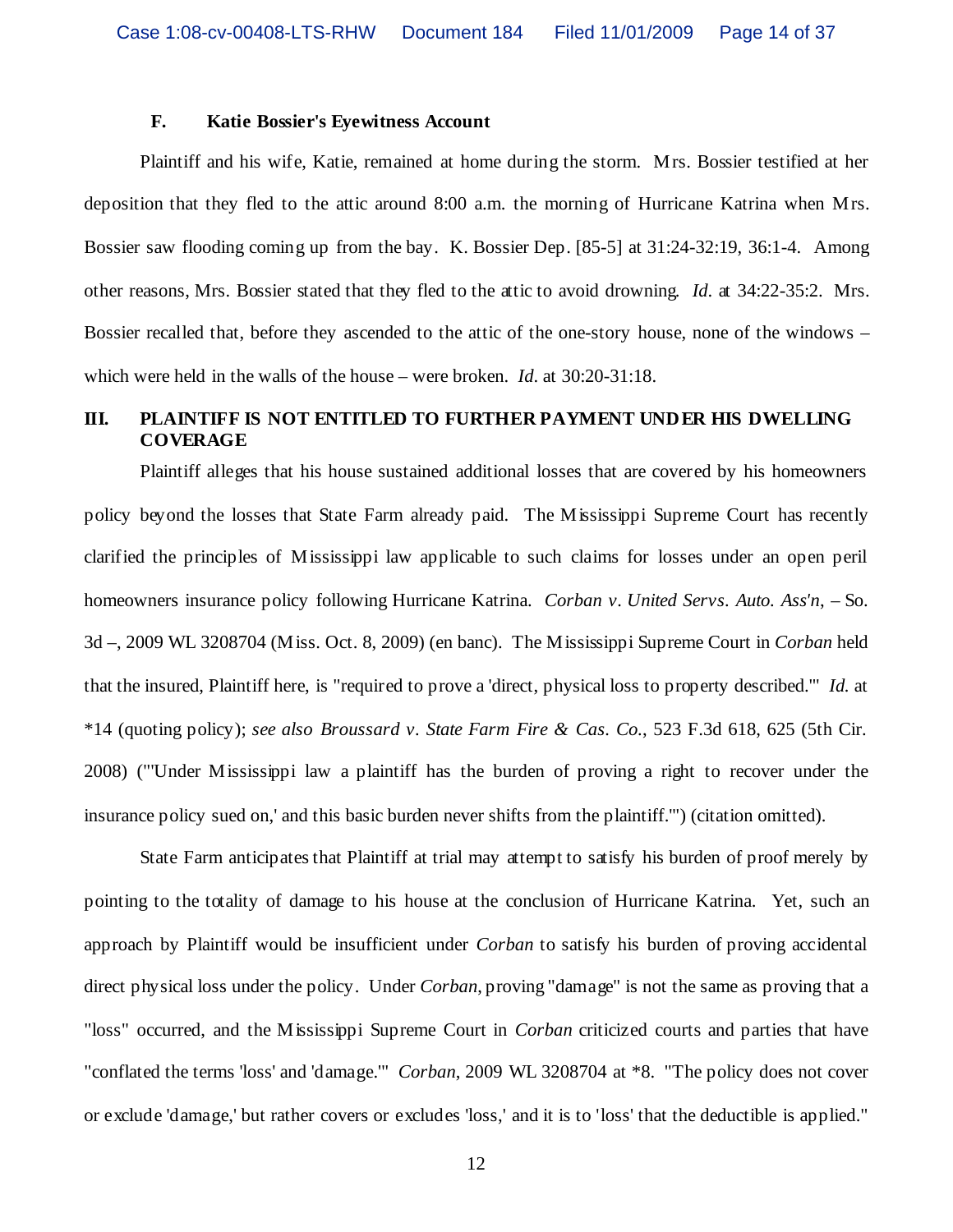*Id.* In an event like Hurricane Katrina, there are different forces, "at different times, causing different damage, resulting in separate losses." *Id*. at \*10. Thus, the term "loss" "*should not*" refer to the "totality of the damage." Id. at \*9 (second emphasis omitted; quoting *Appleman on Insurance* § 192.03[H] (2009)). Indeed, the Mississippi Supreme Court in *Corban* rejected the view "that loss is not determined until the hurricane is over." *Id.* at \*13. Rather, there may be "'*many losses* because property can consist of *many elements*.'" *Id*. (emphasis in original); *see also Dickinson v. Nationwide Mut. Fire Ins. Co.*, 2008 WL 941783, at \*5 (S.D. Miss. April 4, 2008) (Senter, J.) (forces "may cause damage to different parts or items of the insured property"). 8 Therefore, under *Corban*, Plaintiff cannot discharge his burden of proving an accidental direct physical loss merely by pointing to the totality of the damage to his house at the conclusion of Hurricane Katrina.

Similar to the insurance policy at issue in *Corban*, Plaintiff's homeowners policy insures for "accidental direct physical loss," not damage. Ex. P-8 (Homeowners Policy) at 7. Plaintiff's theory in this case is that he sustained a loss (or losses) to his house before storm surge flooding arrived. Applying his theory to the *Corban* framework, Plaintiff must prove by a preponderance of the evidence that this pre-surge loss (or losses) actually occurred. It is immaterial to Plaintiff's initial burden whether any other loss occurred later because each loss comes into being (if at all) at the moment it happens:

No reasonable person can seriously dispute that if a loss occurs, caused by either a covered peril (wind) or an excluded peril (water), that particular loss is not changed by any subsequent cause or event. . . . The insured's right to be indemnified for a covered loss vests at the time of loss. Once the duty to indemnify arises, it cannot be extinguished by a successive cause or event. The same principle applies in reverse. In the case of a loss caused by an excluded peril, that particular loss is not changed by any subsequent covered peril or event. Nor can that excluded loss become a covered loss, after it has been suffered.

<sup>8</sup> *See generally* David P. Rossmiller, 20 NEW APPLEMAN ON INS.: CURRENT CRITICAL ISSUES IN INS. LAW III, *Katrina in the Fifth Dimension: Hurricane Katrina Cases in the Fifth Circuit Court of Appeals* at Part III.A.2 (Apr. 2008) ("[T]he key to understanding this [causation and multiple forces] is to step back from the view that it is the house that is insured. Although in common parlance this is true, it is not true in a causation analysis, and only confusion can come of such a view. Instead of the house being insured, what is insured in the Nationwide policy is 'accidental direct physical loss to property.' Under this definition, a house is not one property, but many properties, each of which can suffer 'loss' within the policy.") (footnote omitted)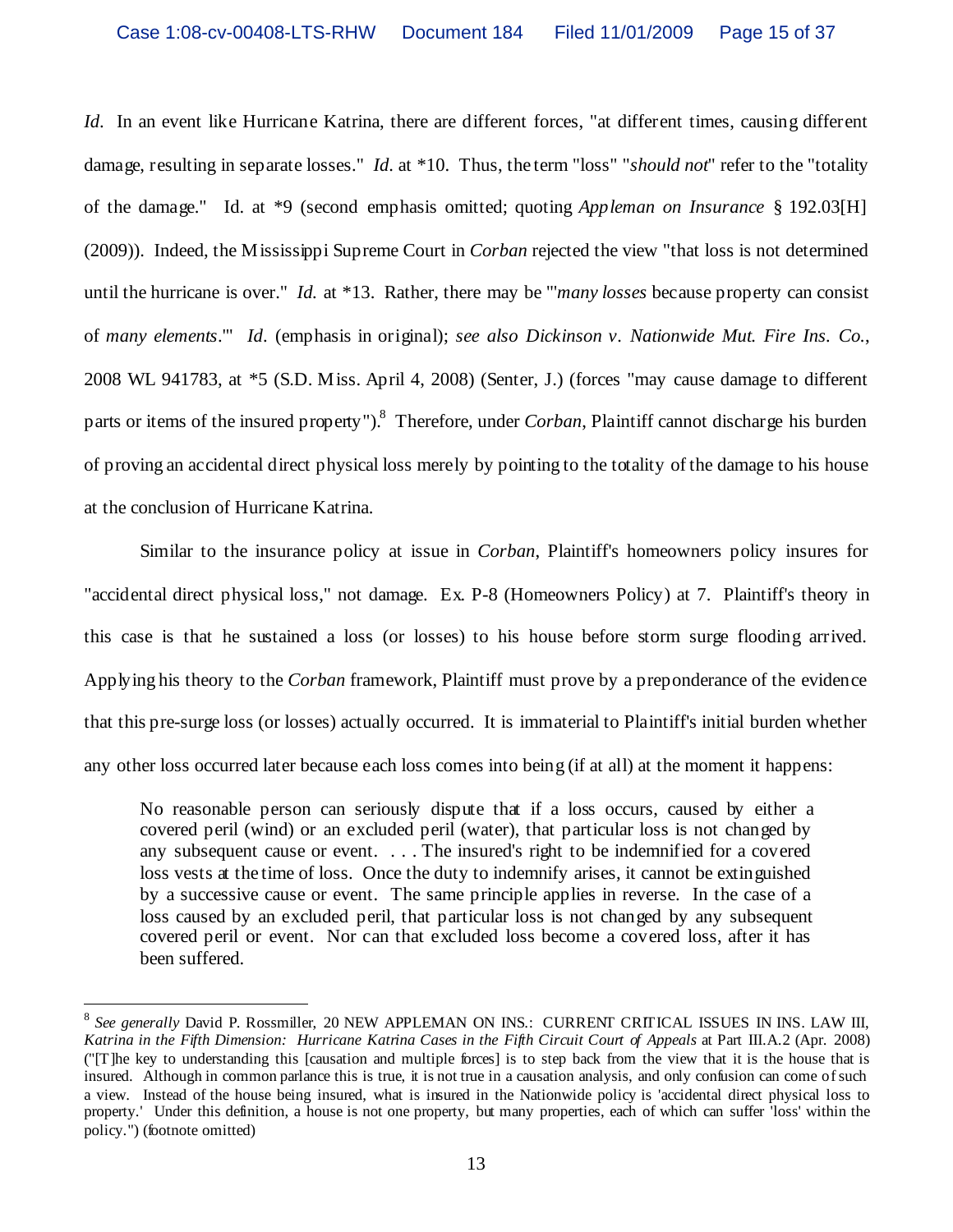*Corban*, 2009 WL 3208704, at \*9 (citations omitted).

Likewise, this Court has recognized that "[w]ind damage that precedes the arrival of the storm surge and damage that happens after the storm surge arrives are separate losses." *Dickinson v. Nationwide Mut. Fire Ins. Co.*, 2008 WL 1913957, at \*3 (S.D. Miss. April 25, 2008) (Senter, J.); *see also Corban*, 2009 WL 3208704, at \*13 ("'The insurance benefits that apply to this covered loss vest in the insured at the time the loss occurs.'") (quoting *Dickinson*, 2008 WL 1913957, at \*4). Moreover, if Plaintiff proves an accidental direct physical loss, Plaintiff must also prove the dollar value of that loss. Mississippi law requires a plaintiff to prove "not only the fact of his injury, but the extent of the injury in order to support an award of monetary damages," *Savage v. LaGrange*, 815 So. 2d 485, 491 (Miss. Ct. App. 2002) – a principle that applies equally in the insurance context. *See Home Ins. Co. v. Greene*, 229 So. 2d 576, 579 (Miss. 1969) (noting that "[a]n insured seeking recovery on a policy insuring against fire has the burden of proving the loss and its extent").

If Plaintiff meets his burden to prove that his house sustained an accidental direct physical loss, then State Farm bears the burden to prove by a preponderance of the evidence that the loss Plaintiff identified was caused by an excluded peril. *Corban*, 2009 WL 3208704, at \*14. State Farm does not bear this burden until Plaintiff first identifies an accidental direct physical loss. *Id*. ("*Thereafter*, [the insurer] assumes the burden to prove, by a preponderance of the evidence, that the causes of the losses are excluded by the policy . . . .") (emphasis added). State Farm may satisfy its burden by showing that the loss Plaintiff first identified was caused or concurrently contributed to by storm surge flooding, an excluded peril. *Id*. If Plaintiff identifies a loss and State Farm does not show that the identified loss is excluded, then *Corban* holds that the identified loss should be indemnified. *Id*. at \*14.

In this case, the evidence at trial will show that State Farm properly and correctly adjusted Plaintiff's homeowners claim. State Farm paid to replace all the roof covering, paid for missing siding, and paid for related repairs to trim, flashing, and paint, and State Farm paid the full policy limits for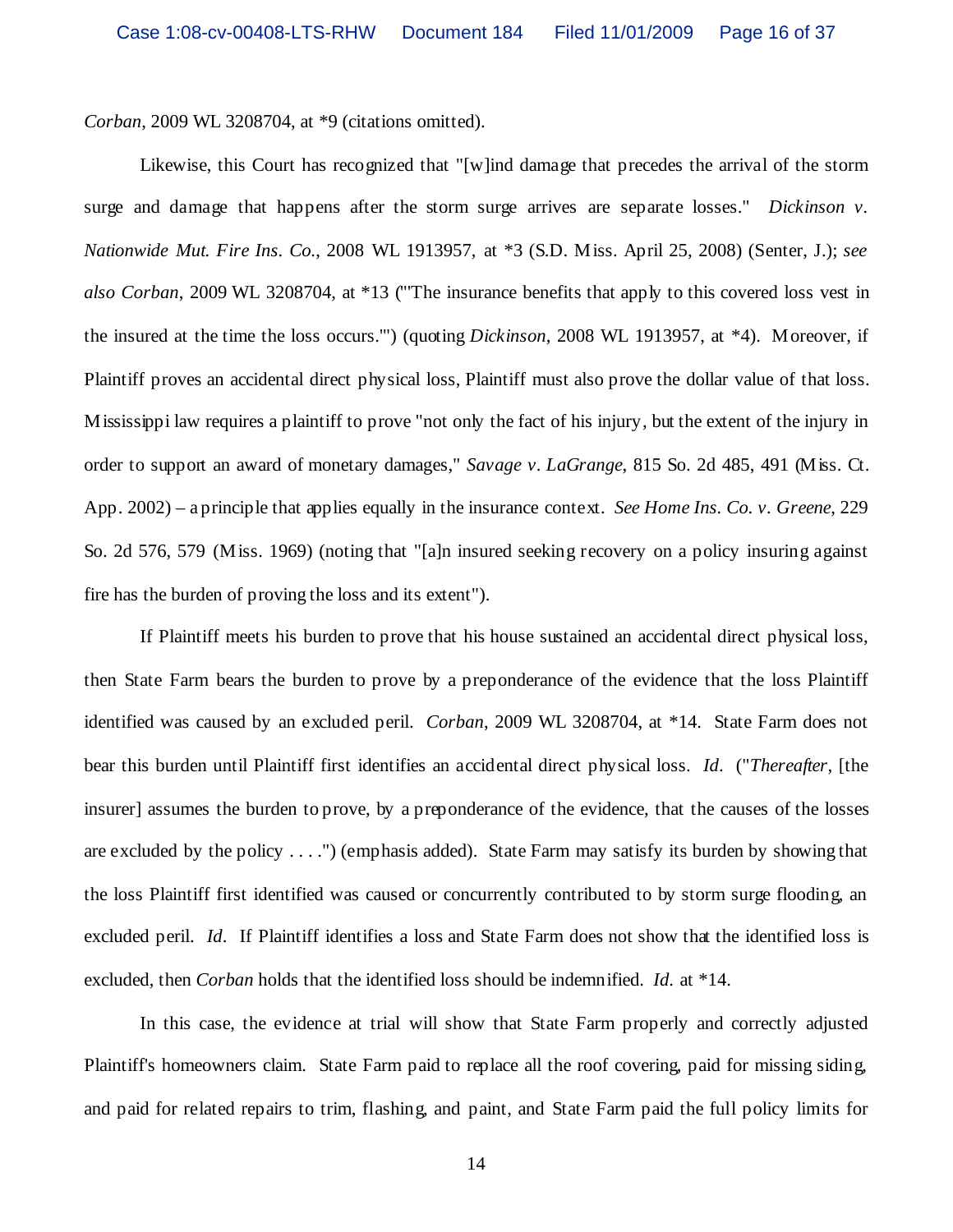Plaintiff's dwelling extension. The parties have stipulated that for these items, State Farm paid \$2,310.28 on October 10, 2005; \$13,561.85 (with interest) on June 19, 2008; and \$77,607.80 (with interest) on August 31, 2009. Pretrial Order [171] at 10. Plaintiff cannot demonstrate at trial that his house sustained any further and compensable accidental direct physical losses.

#### **IV. PLAINTIFF IS NOT ENTITLED TO PERSONAL PROPERTY COVERAGE**

Plaintiff also claims that he should receive payments for losses to his personal property under his homeowners policy. Plaintiff's personal property coverage insures against "accidental direct physical loss to property described in Coverage B caused by the following perils," which are enumerated in the policy. Ex. P-8 (Homeowners Policy) at 7. Both the Fifth Circuit and the Mississippi Supreme Court have held that under such named peril coverage, Plaintiff bears the burden to prove by a preponderance of the evidence that his items of personal property sustained an accidental direct physical loss caused by an enumerated peril. *Corban*, 2009 WL 3208704, at \*15 ("Under 'named perils' coverage, the burden of proof rests with the insured 'to prove that the damages sustained were covered by the peril insured against . . . .'") (citation omitted); *Broussard*, 523 F.3d at 625 (under "named peril" coverage, plaintiff "'has the burden of proving that any losses were caused by a peril covered by the policy'") (citation omitted).

Thus, to make out a prima facie case for coverage, Plaintiff has the burden of proving, as a threshold matter, that his personal property was damaged by one of the perils specifically enumerated in the relevant coverage provisions – in this case, "windstorm," including rain entering the dwelling through an opening caused by the direct force of wind. *See Corban*, 2009 WL 3208704, at \*15 ("with respect to the 'named perils' coverage of 'Coverage C – Personal Property,' the [plaintiffs] are required to prove, by a preponderance of the evidence, that the 'direct physical loss' to the property described in Coverage C was caused by wind"); *Lunday v. Lititz Mut. Ins. Co.*, 276 So. 2d 696, 698-99 (Miss. 1973) (under specified peril policy insuring against "direct loss by windstorm" it was Plaintiff's burden "to prove that the damages sustained were covered by the peril insured against, that is, by direct action of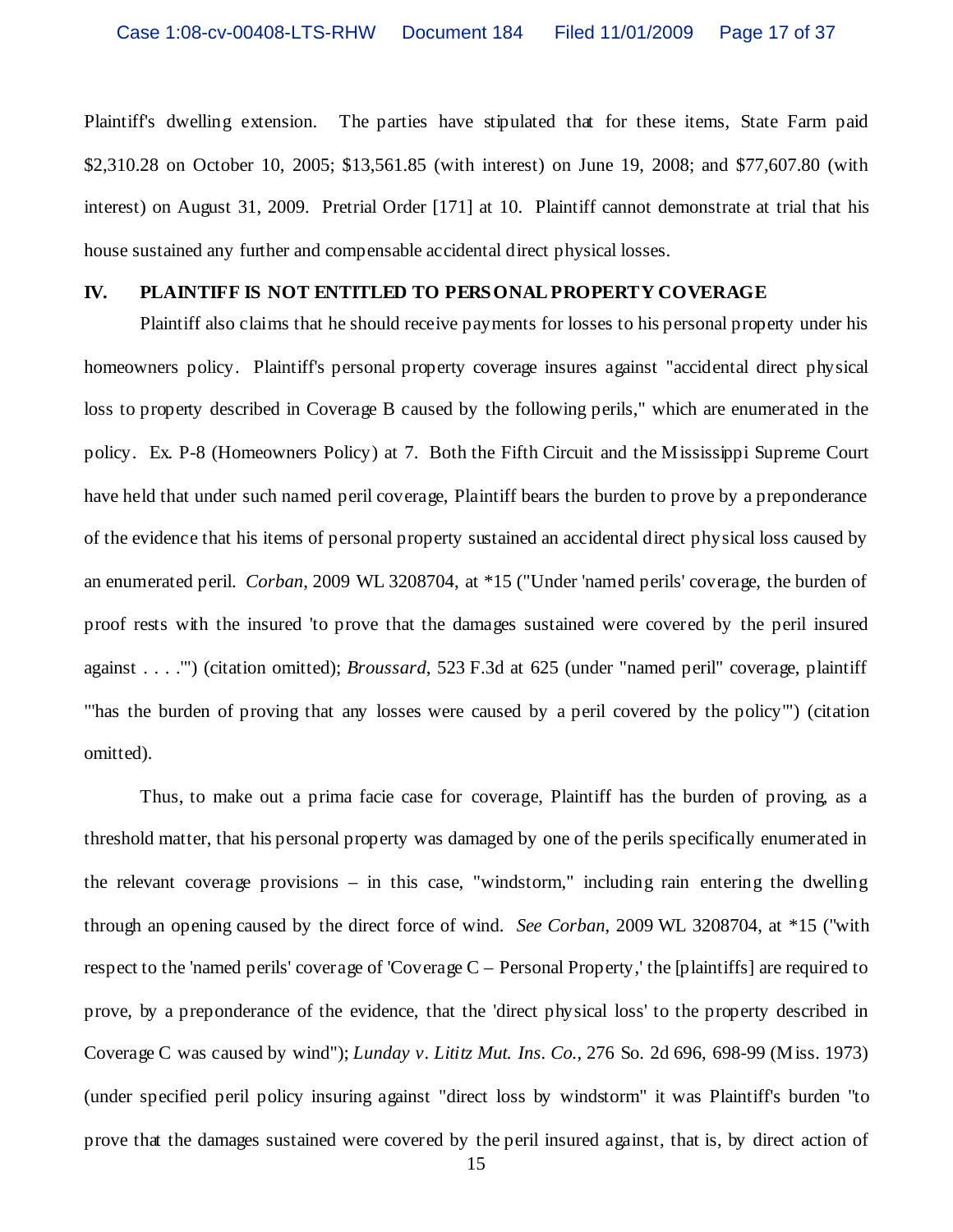the wind"). To satisfy this burden, Plaintiff must prove both that his property was damaged as a result of wind *and* the amount of damage that the wind caused. Should he fail in either particular, his contents coverage claim necessarily fails, and judgment must be entered for State Farm.

Moreover, under Fifth Circuit and Mississippi Supreme Court precedent, Plaintiff's burden cannot be satisfied by a showing that the contents of Plaintiff's house were destroyed simply as a result of Hurricane Katrina. As the Fifth Circuit concluded in *Broussard*, "a stipulation that the Broussards' personal property was destroyed by Hurricane Katrina is insufficient to establish that it was destroyed by a windstorm, since Hurricane Katrina unleashed both wind and water forces." 523 F.3d at 624-25. Rather, as the Mississippi Supreme Court held in *Corban*, Plaintiff has the burden of showing that his personal property losses were "*caused by wind*." 2009 WL 3208704, at \*15 (emphasis added); *see also Lunday*, 276 So. 2d at 699 ("the burden of proof was on the plaintiff to prove that the damages sustained were covered by the peril insured against, that is, by direct action of the *wind*," thus, "negativ[ing] the proposition that the damages were caused by tidal or surface water.") (emphasis added); *Lititz Mut. Ins. Co. v. Boatner*, 254 So. 2d 765, 767 (Miss. 1971) (in Hurricane Camille case, holding that to establish "windstorm damage," it is "'sufficient to show that wind was the proximate or efficient cause of loss or damage'") (emphasis added; citation omitted); *Kemp v. Am. Universal Ins. Co.*, 391 F.2d 533, 535 (5th Cir. 1968) (defining policy term "windstorm" as "'any *wind* . . . of such extraordinary force and violence as to thereby injuriously disturb the ordinary condition of things insured'") (emphasis added; citation omitted). <sup>9</sup> Therefore, to treat Hurricane Katrina as "windstorm" is error. *Broussard*, 523 F.3d at 624 ("The district court erred when it found that the destruction of the Broussards' personal property by Hurricane Katrina was sufficient to establish the separate assertion that the property was destroyed by 'windstorm,' a 'named peril' under the Broussards' personal property coverage.").

<sup>9</sup> *See also Firemen's Ins. Co. v. Schulte*, 200 So. 2d 440, 442 (Miss. 1967) (in Hurricane Betsy case involving "Windstorm" policy, question for jury was "whether the loss was caused directly by reason of windstorm, or whether water, even if driven by wind, either caused or contributed to, or aggravated the plaintiff's loss").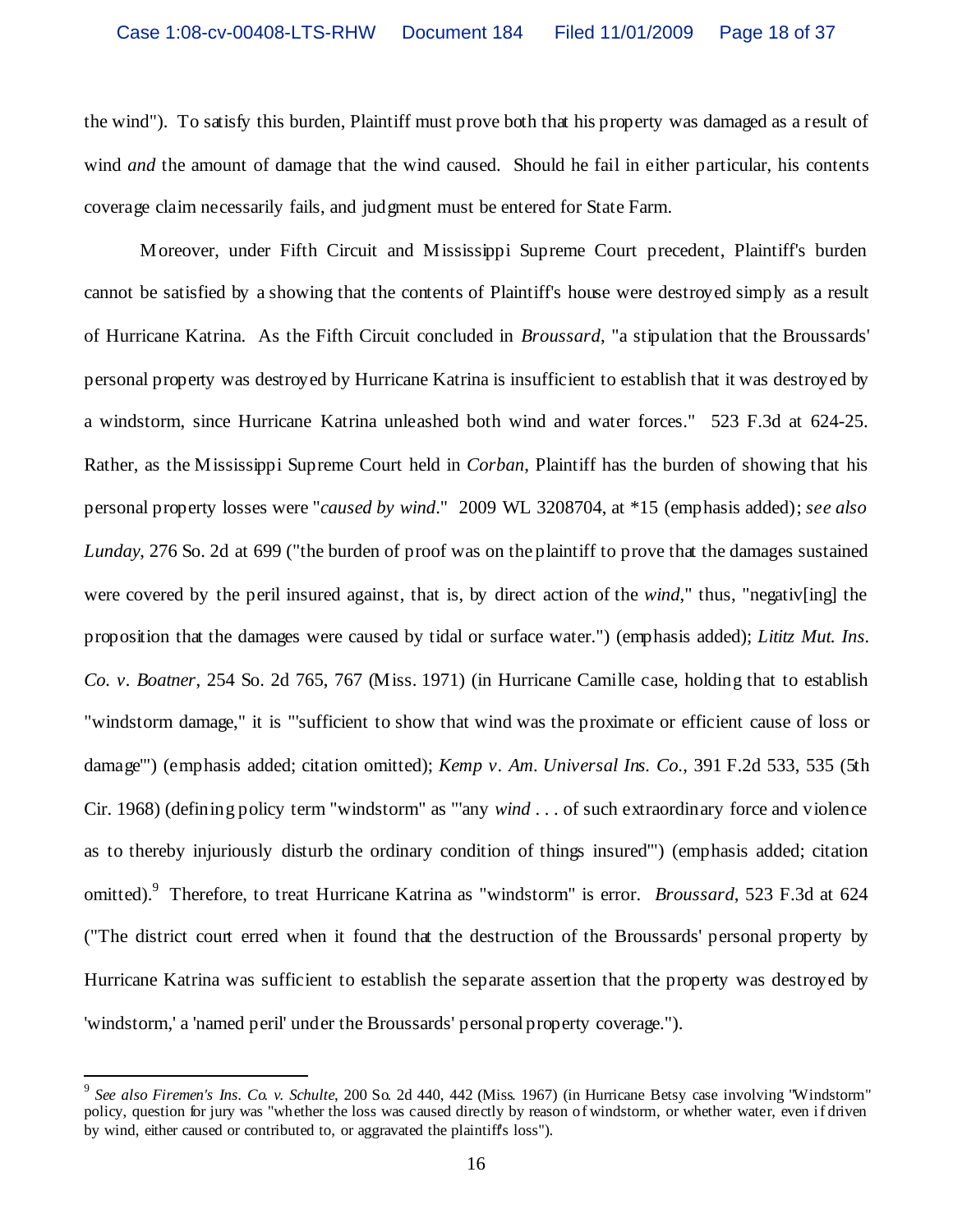In the trial of this case, Plaintiff will not be able to show by a preponderance of the evidence that his personal property sustained an accidental direct physical loss from wind. On the contrary, the evidence will show that storm surge flooding and waves inundated Plaintiff's house and caused the damage to his personal property.

Moreover, Plaintiff will not be able to show at trial that he satisfied the requisite conditions and

duties that Plaintiff must fulfill with regard to his claim for personal property. Under "**SECTION I –**

**CONDITIONS**," the policy provides as follows:

Your Duties After Loss. After a loss to which this insurance may apply, you shall see that the following duties are performed: . . .

c. prepare an inventory of damaged . . . personal property. Show in detail the quantity, description, age, replacement cost and amount of loss. Attach to the inventory all bills, receipts and related documents that substantiate the figures in the inventory . . . .

Ex. P-8 (Homeowners Policy) at 13 (emphasis in original). Plaintiff's policy further states in the "**Suit**

**Against Us**" provision that "[n]o action shall be brought unless there has been compliance with the

policy provisions." *Id*. at 14. Plaintiff cannot show at trial that he complied with the conditions and

duties set forth in his homeowners policy.<sup>10</sup>

These policy requirements are clear, unambiguous, and enforceable. The Mississippi Supreme Court has held that courts "are bound to enforce contract language as written and give it its plain and

ordinary meaning." *Miss. Farm Bureau Cas. Ins. Co. v. Britt*, 826 So. 2d 1261, 1266 (Miss. 2002) (en

<sup>10</sup> To carry his burden, Plaintiff must prove both the fact and extent of his personal property loss. *Home Ins. Co. v. Greene*, 229 So. 2d 576, 579 (Miss. 1969) ("An insured seeking recovery on a policy . . . has the burden of proving the loss and its extent"); *see also Harbor House Condo. Ass'n v. Mass. Bay Ins. Co.*, 915 F.2d 316, 318 (7th Cir. 1990) ("It is not enough to show that a loss *may* have occurred. *Plaintiffs must prove the nature, extent or amount of their loss to a reasonable degree of certainty* before any award of damages can be made under the policy." (second emphasis added)). Plaintiff did not submit a contents list to State Farm as part of his claim. Plaintiff only produced a contents list in response to discovery. Yet that list is facially defective under the policy and incompetent to satisfy Plaintiff's burden. Plaintiff's list does not describe many of the specific items Plaintiff alleges were damaged, attach any receipts, declare the age for any item, or include any photographs to substantiate the alleged loss, as Plaintiff must under the policy, Ex. P-8 at 13. The list does not explain the cause or degree of damage to any item or explain any potential salvage value. Some items are hopelessly vague, such as "lawn equip." or "exercise equipment." Other items are commingled without any value declared for individual items (*e.g.*, "antique furniture various pieces family heirlooms"), and because Plaintiff aggregated several items as one line-items, the \$5,000 limit for the loss of an article is impermissibly obscured. *See* Ex. P-8 at 4. The multiple defects in Plaintiff's personal property inventory render it manifestly improper under the policy.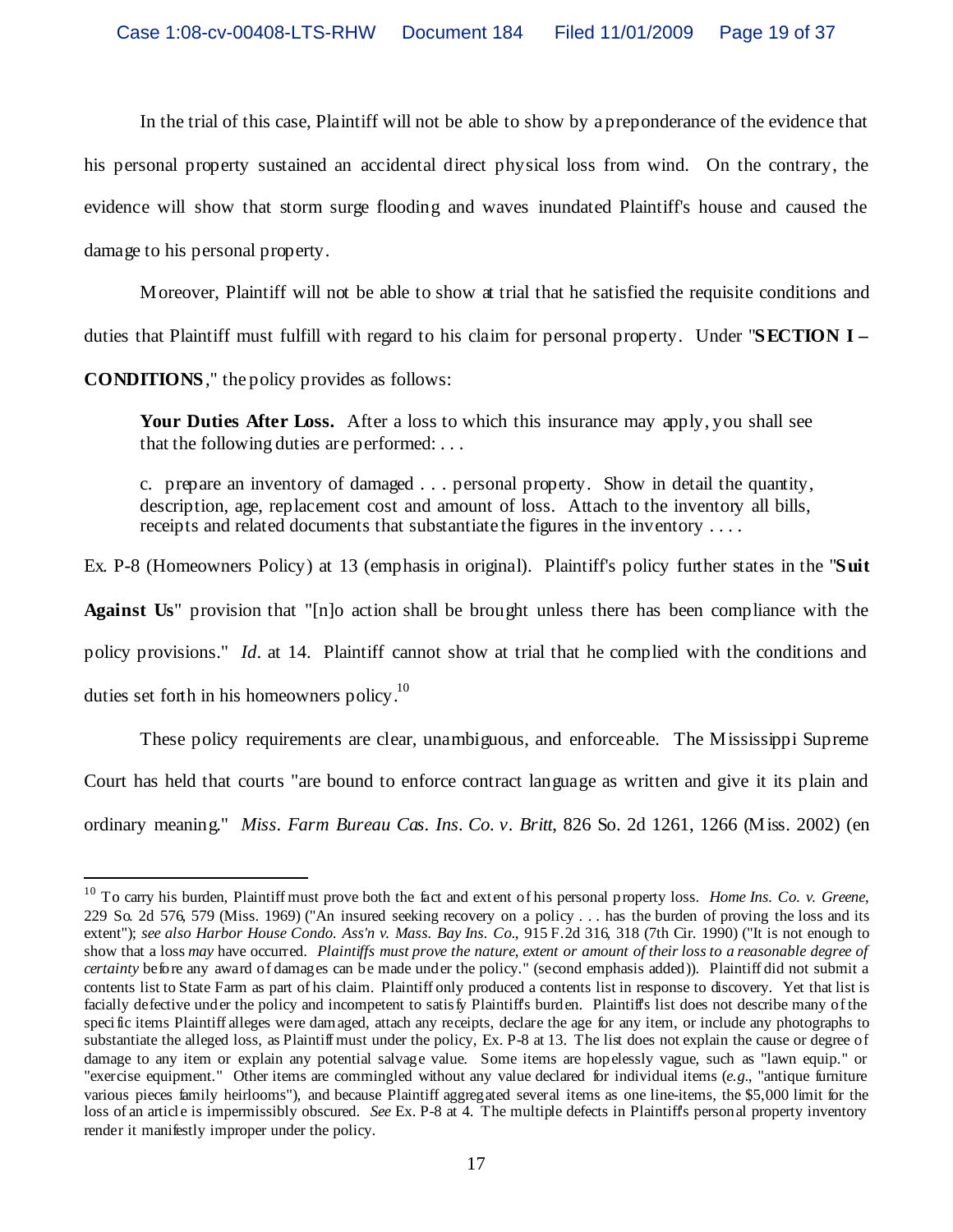banc); *see also Wiley v. State Farm Fire & Cas. Co.*, – F.3d –, 2009 WL 3233528, at \*3 (5th Cir. Oct. 9, 2009) (Mississippi contract law "begins with the text and applies the familiar 'four corners test,' which focuses exclusively on 'an objective reading of the words employed in the contract'") (citation omitted). "Where the contract is unambiguous, the 'parties are bound by the language of the instrument.'" *Delta Pride Catfish, Inc. v. Home Ins. Co.*, 697 So. 2d 400, 404 (Miss. 1997) (quoting *Cherry v. Anthony, Gibbs, Sage*, 501 So. 2d 416, 419 (Miss. 1987)). Here, the policy language unmistakably requires Plaintiff to substantiate his personal property loss, and his failure to do so undermines his claim for personal property damage.

#### **V. PLAINTIFF IS NOT ENTITLED TO PUNITIVE DAMAGES**

Plaintiff cannot meet his heavy burden of proof to sustain his punitive damages claim. "Mississippi law does not favor punitive damages" because "they are considered an extraordinary remedy," *Bradfield v. Schwartz*, 936 So. 2d 931, 936 (Miss. 2006), reserved only for "'the most egregious cases.'" *Hartford Underwriters Ins. Co. v. Williams*, 936 So. 2d 888, 896 (Miss. 2006) (citation omitted); *Cmty. Bank v. Courtney*, 884 So. 2d 767, 783 (Miss. 2004) ("extreme cases"). Accordingly, Mississippi law imposes on Plaintiff an especially "'heavy burden'" of proof to maintain a claim for punitive damages. *U.S. Fid. & Guar. Co. v. Martin*, 998 So. 2d 956, 971 (Miss. 2008) (citation omitted).

Specifically, Plaintiff bears the burden to demonstrate that State Farm adjusted his claim both "'(1) without an arguable or legitimate basis, either in fact or law, *and* (2) with malice or gross negligence in disregard of the insured's rights.'" *Broussard*, 523 F.3d at 628 (emphasis added; citation omitted). As a matter of law, Plaintiff must make such a showing with "clear and convincing evidence," *see, e.g.*, Miss. Code Ann. § 11-1-65(1)(a); *accord Haygood v. First Nat'l Bank of New Albany*, 517 So. 2d 553, 555 (Miss. 1987). To defeat Plaintiff's punitive damages claim, "State Farm . . . 'need only show that it had reasonable justifications, either in fact or in law, to deny payment.'" *Broussard*, 523 F.3d at 628 (citation omitted). "An arguable reason" for a claims adjustment "shields the insurance company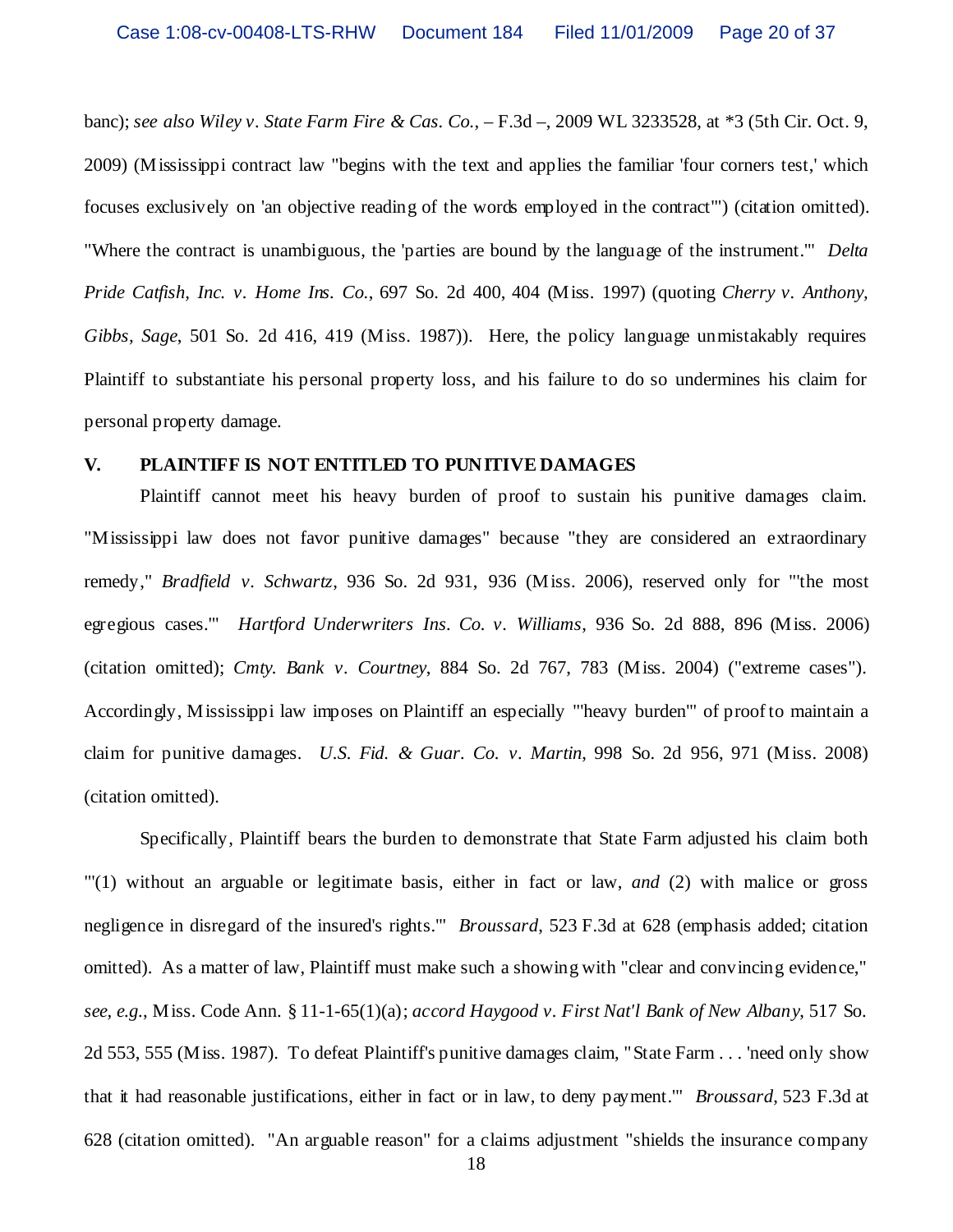from liability for both punitive damages and extra-contractual damages." *Hans Constr. Co. v. Phoenix Assurance Co.* , 995 F.2d 53, 56 (5th Cir. 1993).

As the Fifth Circuit has held, "[b]oth elements – an intentional wrong, insult, abuse, or gross negligence *and* the absence of a legitimate or arguable reason for denial – must be satisfied." *Fairly v. Crowell*, 231 F. App'x 316, 319 (5th Cir. 2007) (emphasis in original); *see also U.S. Fid. & Guar. Co. v. King Enters., Inc.*, 982 F. Supp. 415, 416 (N.D. Miss. 1997) (Senter, J.) ("[T]o prevail on a claim for either punitive or extracontractual compensatory damages, the plaintiff must show, in addition to the absence of any arguable reason, that the insurer acted with malice or reckless disregard for his rights."). As shown below, Plaintiff cannot meet either of these requirements.

# **A. Plaintiff Cannot Show That State Farm Had No Arguable Basis for Its Adjustment of His Insurance Claim**

Plaintiff cannot satisfy his burden of proof on the first element of his punitive damages claim, namely, to demonstrate that State Farm had no "arguable or legitimate basis" for its adjustment of his claim. *See Broussard*, 523 F.3d at 628. The question of whether an insurer had an arguable basis for its adjustment of a claim is, in the first instance, "'an issue of law for the court.'" *Id*. (citation omitted). An arguable basis is defined as "'one in support of which there is *some* credible evidence,'" even though "'[t]here may well be evidence to the contrary.'" *Tipton v. Nationwide Mut. Fire Ins. Co.*, 381 F. Supp. 2d 572, 579 (S.D. Miss. 2004) (quoting, *inter alia, Blue Cross & Blue Shield of Miss., Inc. v. Campbell*, 466 So. 2d 833, 851 (Miss. 1984)). To show that State Farm had no arguable basis, it is not enough for Plaintiff to cite evidence suggesting that wind damaged the house prior to the storm surge. *Broussard*, 523 F.3d at 628. An arguable basis is not measured by the ultimate correctness of State Farm's adjustment, but by whether State Farm's reason for adjusting Plaintiff's claim had any "arguable merit." *Sobley v. S. Natural Gas Co.*, 302 F.3d 325, 342 (5th Cir. 2002); *accord Broussard*, 523 F.3d at 628.

The Fifth Circuit's decision in *Broussard* mandates a determination in this case that as a matter of law Plaintiff cannot establish that State Farm lacked an arguable basis for its handling of his claim. In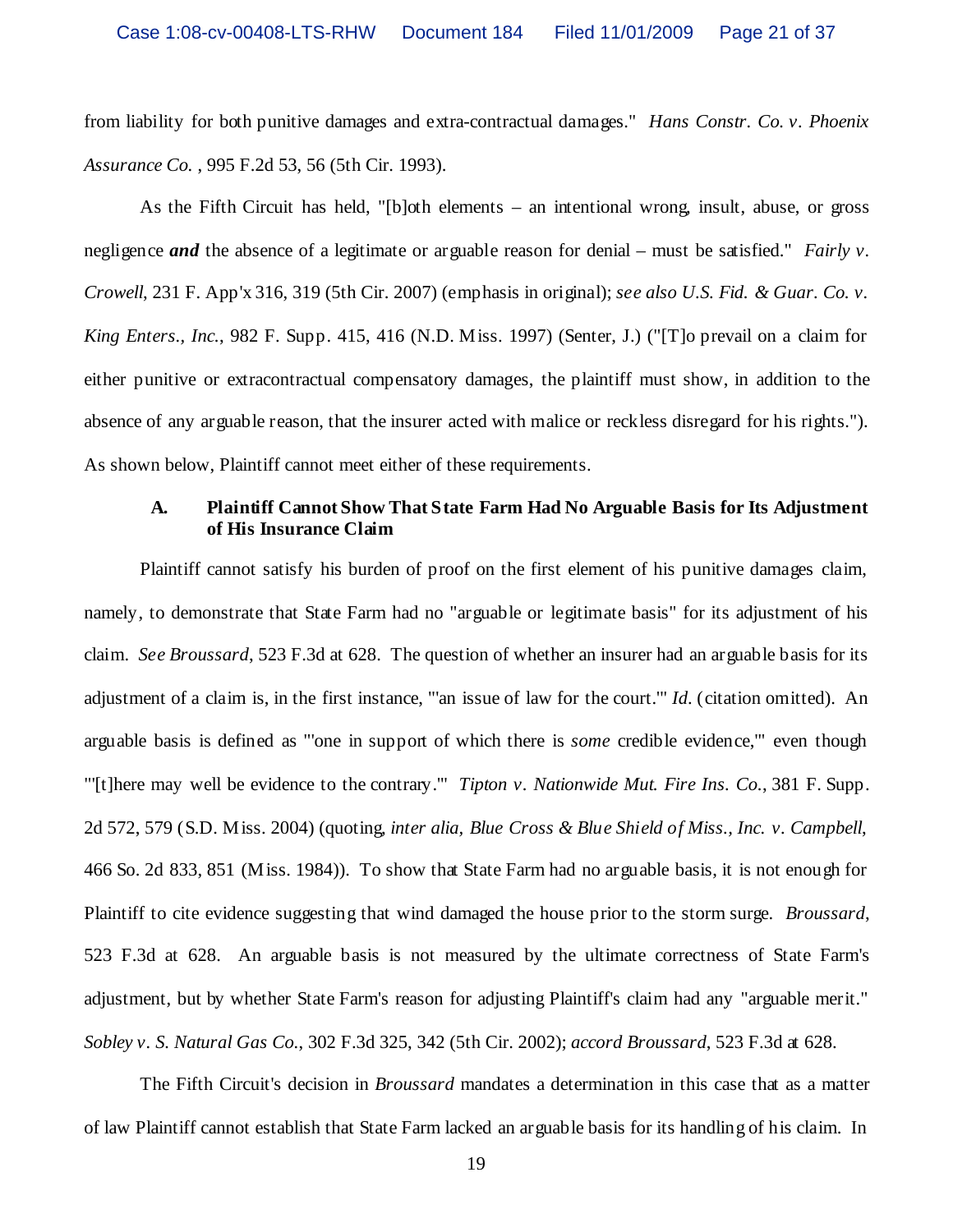*Broussard*, the Fifth Circuit held as a matter of law that State Farm had a reasonably arguable basis for denying coverage based on an investigation and evidence less extensive than that here. In that case, the plaintiffs' house was entirely destroyed, and the adjuster could not examine any debris to ascertain the cause of damage. *See Broussard,* 523 F.3d at 622, 628. The adjuster in *Broussard* was only able to examine the "position of the home" relative to a debris line in the area and the "condition of trees." *Id*. at 628. Although the plaintiff identified "some facts which suggest that wind destroyed his home prior to the arrival of the tidal surge," the Fifth Circuit still held as a matter of law that State Farm "had an arguable basis for denying his claim based on the observations of its adjuster." *Id*. On those facts, it was reversible error to submit the punitive damages claim to the jury. *Id*. at 630.

In this case, the evidence establishes that State Farm had at least an "arguable basis" for its adjustment of Plaintiff's claim. *See Polk v. Dixie Ins. Co.*, 897 F.2d 1346, 1350-51 (5th Cir. 1990), *vacated on other grounds*, 501 U.S. 1201 (1991). Although Plaintiff's home sustained severe damage from Hurricane Katrina, much of the home was still standing after the storm, enabling independent adjusters to analyze the cause of damage by studying the remaining physical evidence in the structure. The damage to the house, the damage to structures in the vicinity, the proximity to open water, and the high surge flooding in the area all formed a reasonable basis for State Farm's adjustment. *See* Point II.B-E *supra*.

Floor space in Plaintiff's "slab-on-grade," one-story house was only eight to twelve feet above sea level, which exposed the house to severe storm surge flooding. The investigations by independent adjusters and by State Farm all establish that storm surge and waves flooded the interior of Plaintiff's one-story house by at least several feet. Ex. P-1 at 440. This finding was confirmed during State Farm's reevaluation, *id*. at 447-48; Plaintiff's engineering study, Ex. P-93 at 665, 668; by Plaintiff's neighbor, Ex. P-104 at 10, 15; Ziz Dep. [85-12] at 15:22-16:25, 19:17-21:8; Plaintiff's wife, [85-5] at 34:1-7, 34:22-35:2, 36:25-37:21, 65:15-66:9; and even Plaintiff himself, [85-4] at 21:5-10, 36:15-20. Thus, all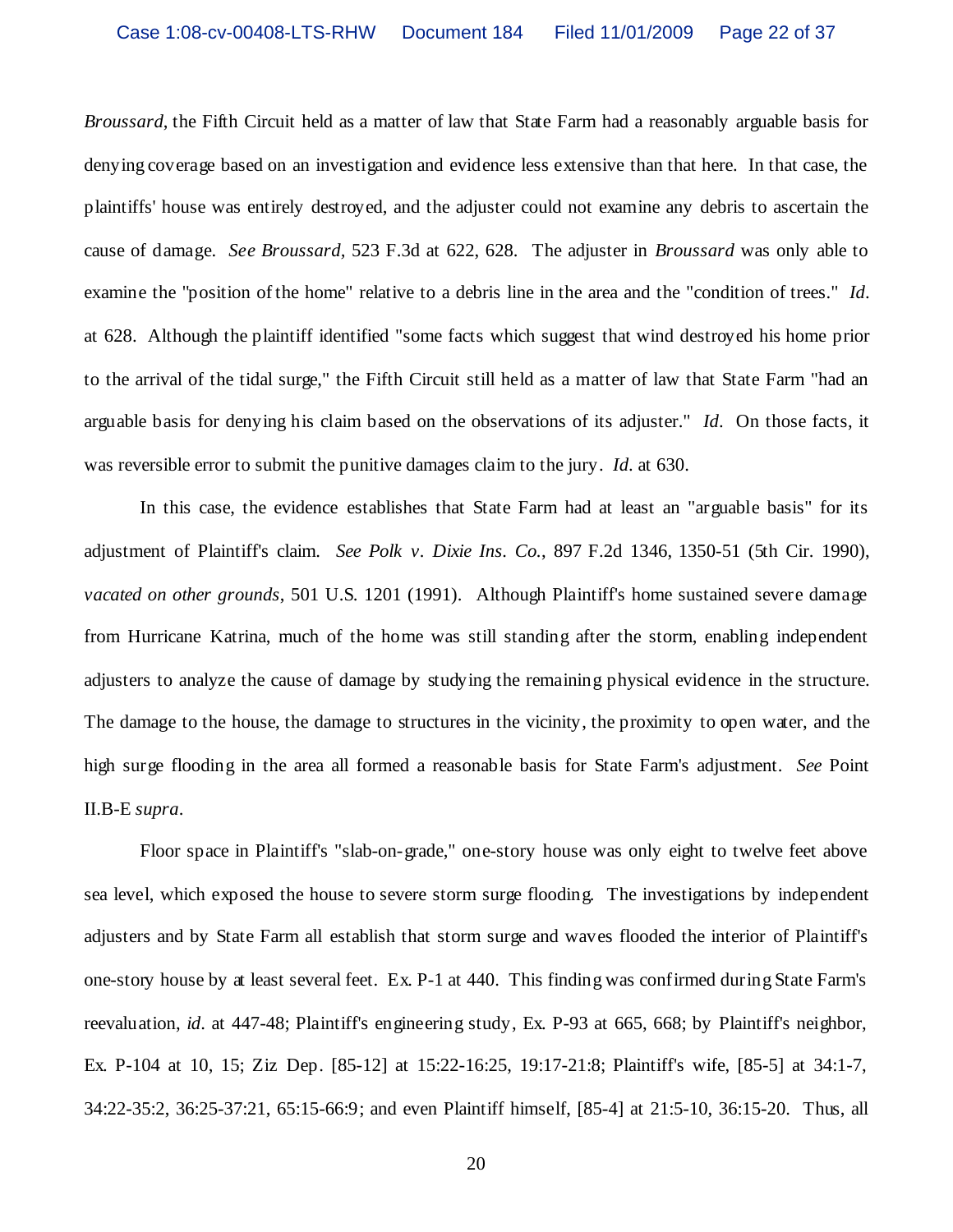experts and witnesses – including Plaintiff and his wife – agreed the ground floor was inundated during the storm. Based on its investigations, State Farm paid Plaintiff for separate and independent wind damage, Ex. P-1 at 334, 338, and denied the damages due to storm surge flooding and waves.

Mrs. Bossier's account also corroborates that State Farm's adjustment was reasonable. Mrs. Bossier testified at her deposition that, before she and her husband fled to the attic of the one-story house, none of the windows – which were held in the walls of the house – were broken. [85-5] at 30:20- 31:18. To avoid drowning in the flood waters, the Bossiers fled to the attic around 8:00 a.m. the morning of Hurricane Katrina when Mrs. Bossier saw flooding coming up from the bay. *Id*. at 31:24- 32:19, 34:22-35:2, 36:1-4.

Plaintiff's engineering study by Mr. Biddy reinforced the reasonable basis of State Farm's adjustment. He concluded that storm surge flooding caused widespread damage to the house, Ex. P-93 at 665, and that there was "no absolutely precise way to divide the damages caused by wind or water." *Id.* at 661. Indeed, Mr. Ziz, who remained in the neighborhood during the storm, indicated that the land surrounding Plaintiff's house was dry at approximately 7:30 a.m., Ex. P-29 ¶¶ 7-9, and was flooded with five-and-a-half feet of water at or before 8:00  $\text{a.m.}^{11}$  Ex. P-104 at 10, 15; *see also* Ziz Dep. [85-12] at 15:22-16:23, 19:17-21:8. This evidence of the rapidly rising flood waters further justifies State Farm's conclusion that storm surge was responsible for the damage to Plaintiff's house in the early morning hours. Additionally, State Farm's investigation into Plaintiff's boat claim found that the rising waters had lifted Plaintiff's boat and deposited it on the roof of Plaintiff's neighbor, which further confirms the height and severity of the flooding.

When an insurer has conducted an adequate investigation of the insured's claim and thereafter

 $11$  In rejecting State Farm's motion for partial summary judgment as to punitive and extra-contractual damages, this Court noted that State Farm had Mr. Ziz's "contact information and knew his whereabouts." Sept. 17, 2009 Order [132] at 1. However, as discussed above (*see* Point II.C.2 *supra*), the evidence is that State Farm repeatedly attempted to use Mr. Ziz's contact information to reach him by phone and letter but was unsuccessful. It took State Farm some time to locate Mr. Ziz for an interview. *See* Point II.D *supra*.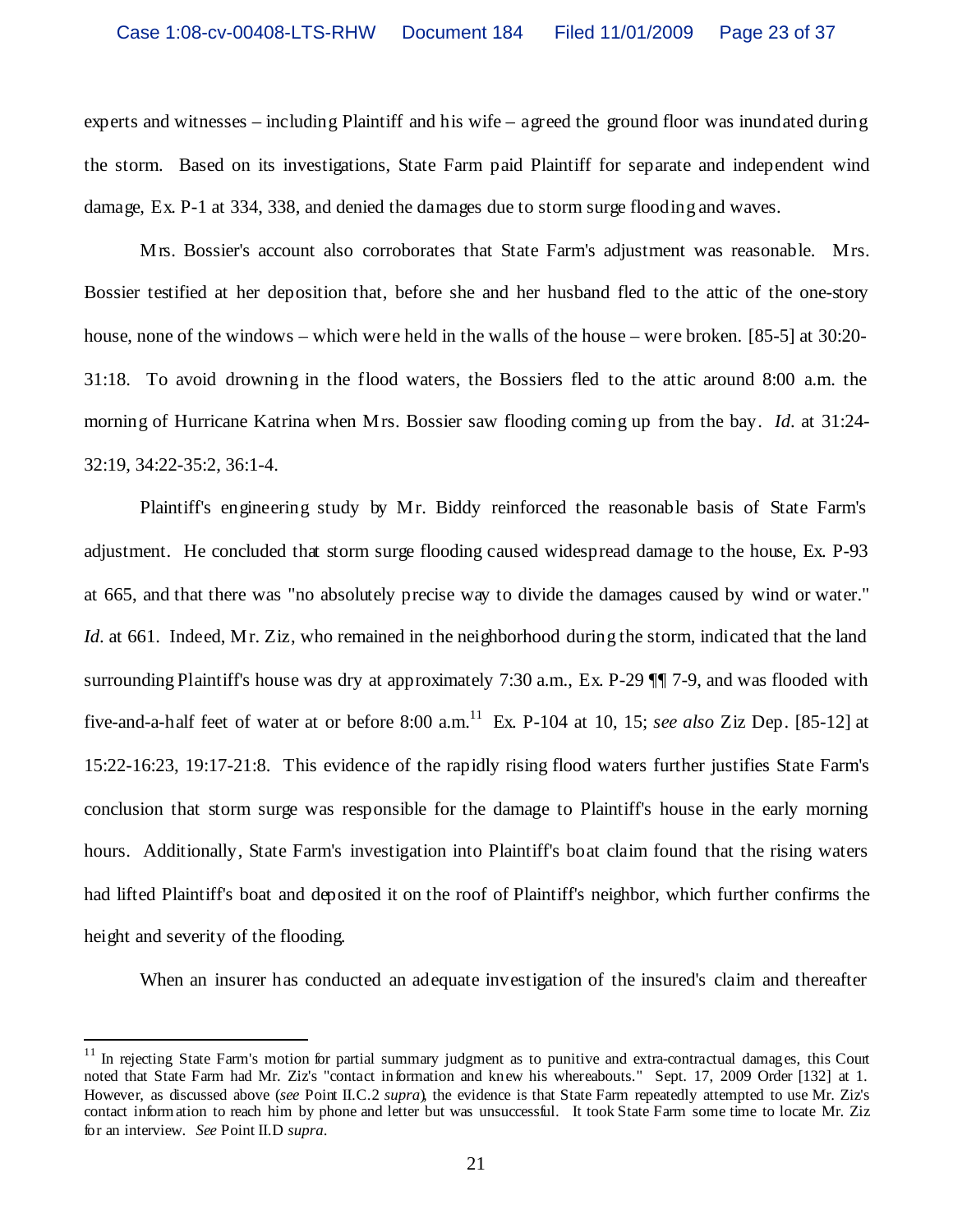adjusts the claim in good faith reliance on a policy exclusion, the insurer will be deemed to have had an "arguable reason" to deny the claim. As the Mississippi Supreme Court explained in *Liberty Mutual Insurance Company v. McKneely*:

The defendants are not required to disprove all possible allegations made by a claimant. They are simply required to perform a prompt and adequate investigation and make a reasonable, good faith decision based on that investigation. We find that, under the circumstances here, Liberty Mutual's investigation was adequate and that there was an arguable basis for discontinuing benefits.

862 So. 2d 530, 535 (Miss. 2003). The facts and evidence in this case demonstrate that State Farm performed a careful investigation and made a reasonable decision based on that investigation.

State Farm's experts also confirm the reasonableness and legitimacy of State Farm's adjustments. Dr. Weisberg determined that "surge heights were substantial, as were the accompanying waves," and that Plaintiff's "single-storied, wood-framed with brick veneer, slab-on-grade built house, with a finished floor elevation of 14.5 ft . . . would have been inundated to about 2/3rds of its interior height." Ex. D-54 at 42. "Even at their peak magnitude[,] the wind forces would have been 10 times less than the forces by water." *Id*. at 42. As Dr. Weisberg concluded, "it is difficult to imagine how wind could have been the causative agent of damage" to Plaintiff's house. *Id*. at 22. Indeed, both Dr. Weisberg and Dr. Masters examined the damage to houses in the area, and Dr. Masters concluded that "almost all exhibit little to no roof cover loss. If extreme wind loads were the cause of [Plaintiff's] building's destruction, the remaining buildings in close proximity would have suffered major loss or roofing material and uplift of part of all of the roof decking . . . . This is simply not evident." Ex. D-52 at 11-12.

For Plaintiff to meet his burden of proof on this element, it is not enough for him to show that State Farm's adjustment was incorrect. Plaintiff must demonstrate that State Farm's adjustment of his claim had no arguable basis or "arguable merit." *Sobley*, 302 F.3d at 342. Yet he cannot do so. To the contrary, State Farm had far more than the required "some credible evidence" on which to base its adjustment of Plaintiff's claim, *Campbell*, 466 So. 2d at 851, which removes this case from the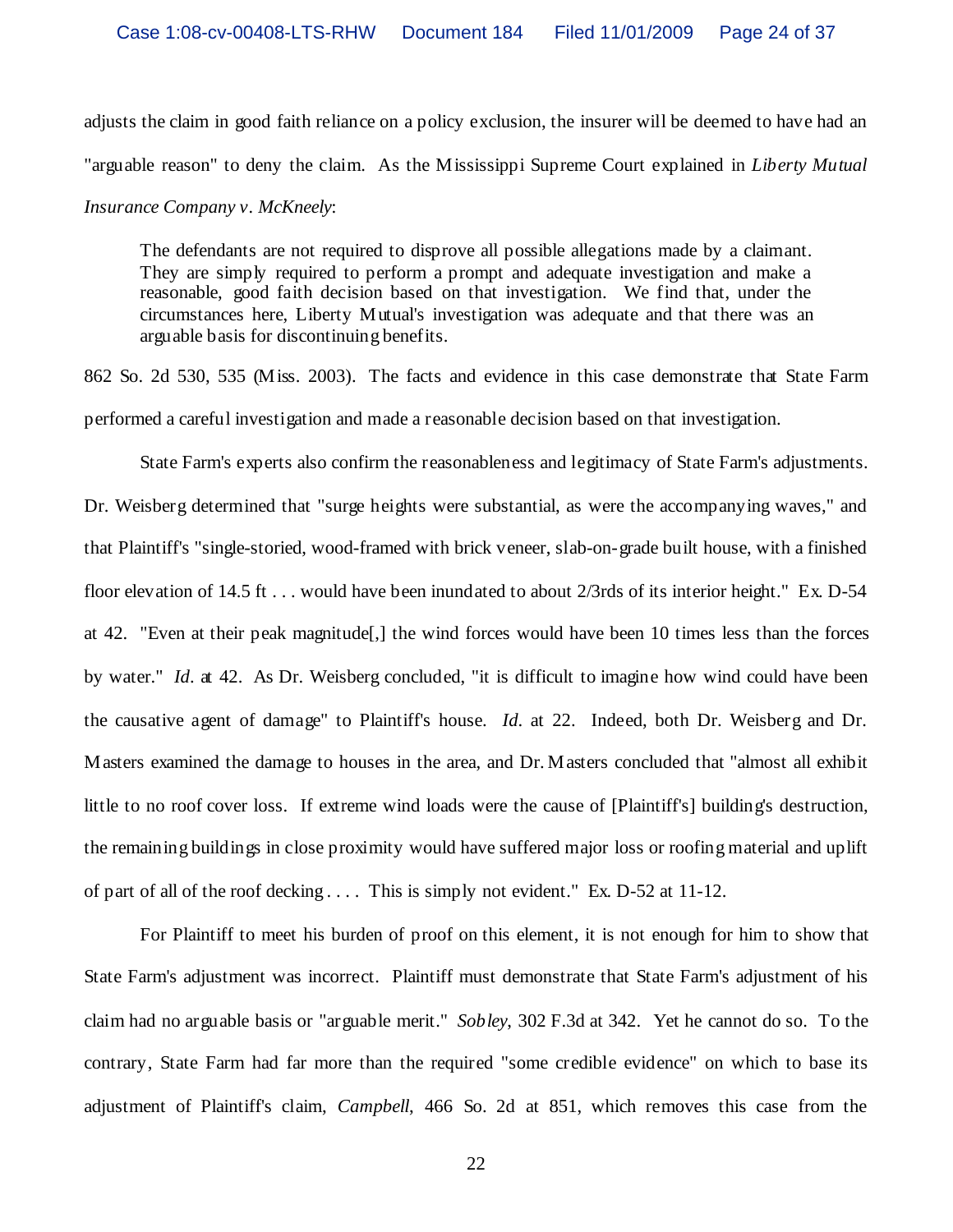"egregious cases" for which punitive damages are reserved. *See Williams*, 936 So. 2d at 896; *King Enters*., 982 F. Supp. at 417-18 (Senter, J.) ("[T]he presence of a legitimate or arguable reason on the part of the insurer for denying the insured's claim will defeat a claim for punitive damages"); *see also Polk*, 897 F.2d at 1350-51 (affirming judgment as a matter of law for insurer on punitive damages, noting that "'[T]he plaintiff has a heavy burden to demonstrate to the trial court that there was no reasonably arguable basis for the insurance carrier to deny the claim. Unless he so demonstrates, the trial court as a matter of law is under a duty to remove any punitive damages claims . . . .'") (citation omitted).

# **B. Plaintiff Cannot Make the RequiredShowing That State Farm Adjusted His Claim with Malice or Gross Negligence in Reckless Disregard for His Rights**

Even assuming *arguendo* Plaintiff could show as a matter of law that State Farm's resolution of his claim had no arguable basis (which he cannot), there is simply no evidence from which a jury could conclude that State Farm engaged in any malicious or grossly negligent conduct of the kind that would justify an award of punitive damages*. See King Enters.* 982 F. Supp. at 417 (Senter, J.) ("'[T]he absence of an arguable reason does not per se establish that the insurer acted with malice or gross negligence or reckless disregard for the plaintiff's rights, since denial of the claim could be the result of an honest mistake or oversight, which would amount to ordinary and simple negligence.'") (citation omitted); *Weems v. Am. Sec. Ins. Co.*, 486 So. 2d 1222, 1227 (Miss. 1986) ("A failure to pay may result from negligence on the part of the insurer and punitive damages are not assessable, again assuming arguendo the objective absence of an arguable reason for such failure to pay.").

Indeed, under the Fifth Circuit's opinion in *Broussard*, 525 F.3d at 627-28, State Farm as a matter of law cannot be found to have acted with malice, gross negligence or reckless disregard. In *Broussard*, in which the Plaintiff's house had been completely destroyed, the Fifth Circuit reversed the district court's decision to submit the question of punitive damages to the jury, holding that State Farm not only had an arguable basis for its original denial of the Broussards' claim, but also did not act with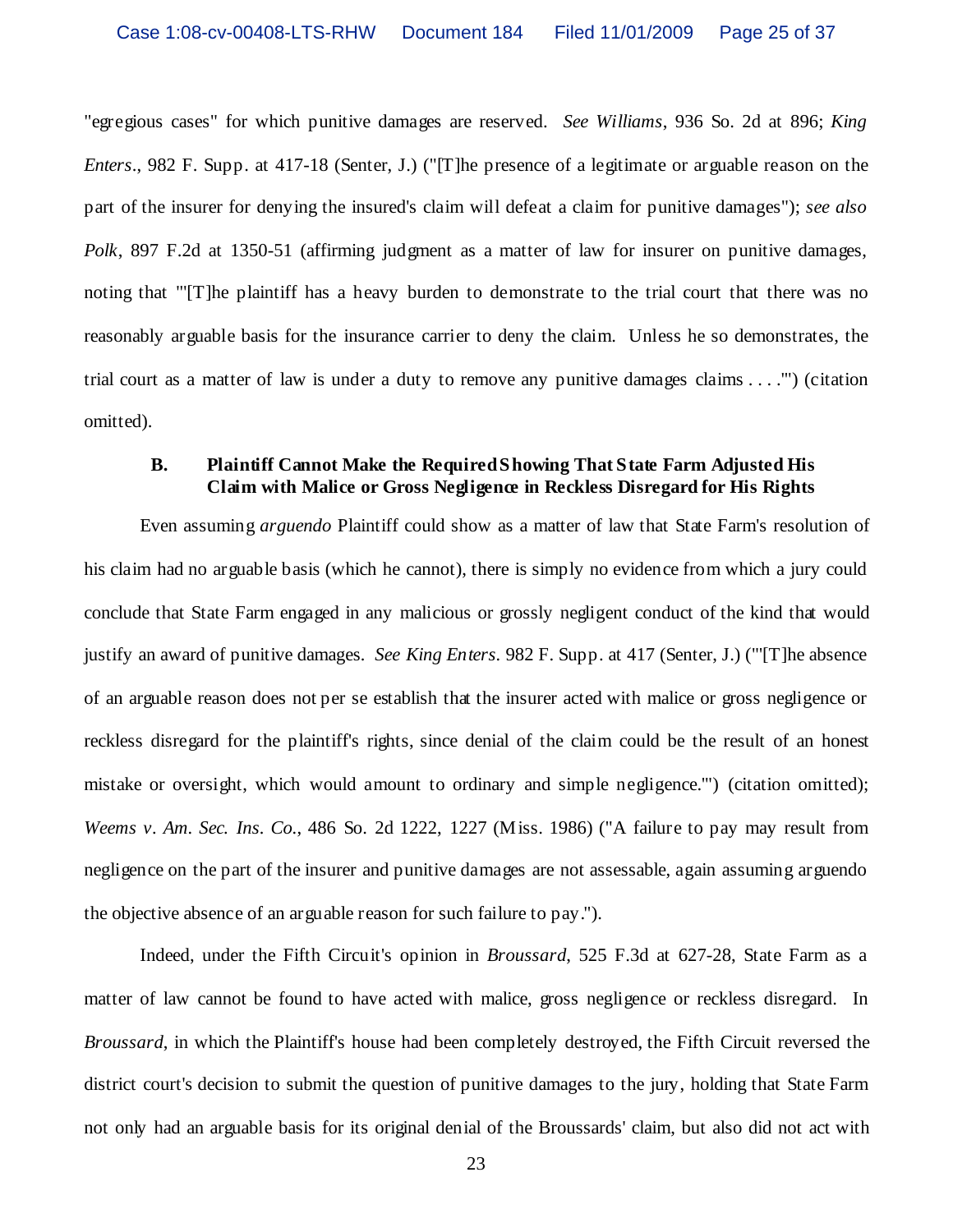malice or gross negligence at any point in time, and had conducted an adequate investigation into the cause of the loss. *See id*. at 627, 630. Significantly, the Fifth Circuit held that even though State Farm refused to pay the Broussards anything under their policy even *after* State Farm's trial experts determined that the Broussard home suffered appreciable wind damage, such action did not rise to the level of malice or gross negligence required to warrant a punitive damages instruction. *See id.* at 628-29 ("[W]e hold State Farm did not act with sufficient 'malice or gross negligence' to merit punitive damages.") (citation omitted).

Under *Broussard*, on the facts of the instant case, it is manifest that Plaintiff cannot show State Farm acted with malice or gross negligence as required for an award of punitive damages, and thus, his claim for punitive damages fails as a matter of law. Here, State Farm's personnel interviewed Plaintiff about the loss and dispatched an independent adjuster who visited the property shortly after Plaintiff submitted his claim. The independent adjuster analyzed the damage to Plaintiff's standing structure. State Farm paid Plaintiff according to the results of that investigation. When Plaintiff submitted additional support for his claim, State Farm conducted a re-evaluation using another independent adjuster. At each stage of the investigation, State Farm reasonably adjusted Plaintiff's claim according to the available evidence and paid Plaintiff for his covered damages.

Moreover, even if Plaintiff still harbors a "difference of opinion over the amount" owed for the losses, that falls far short of "ris[ing] to the level of an independent tort," as is required for punitive damages. *Bostwick v. State Farm Fire & Cas. Co.*, 2008 WL 4539562, at \*2 (S.D. Miss. Oct. 7, 2008) (Senter, J.). As the Fifth Circuit has explained:

[T]he Mississippi Supreme Court has been extremely reluctant to allow punitive damages in cases where the insurer did not deny coverage, but only disputed the amount of the claim or delayed payment.

*Tutor v. Ranger Ins. Co.*, 804 F.2d 1395, 1399 (5th Cir. 1986); *see also Guaranty Serv. Corp. v. Am. Employers' Ins. Co.*, 893 F.2d 725, 728 (5th Cir. 1990) (affirming judgment as a matter of law in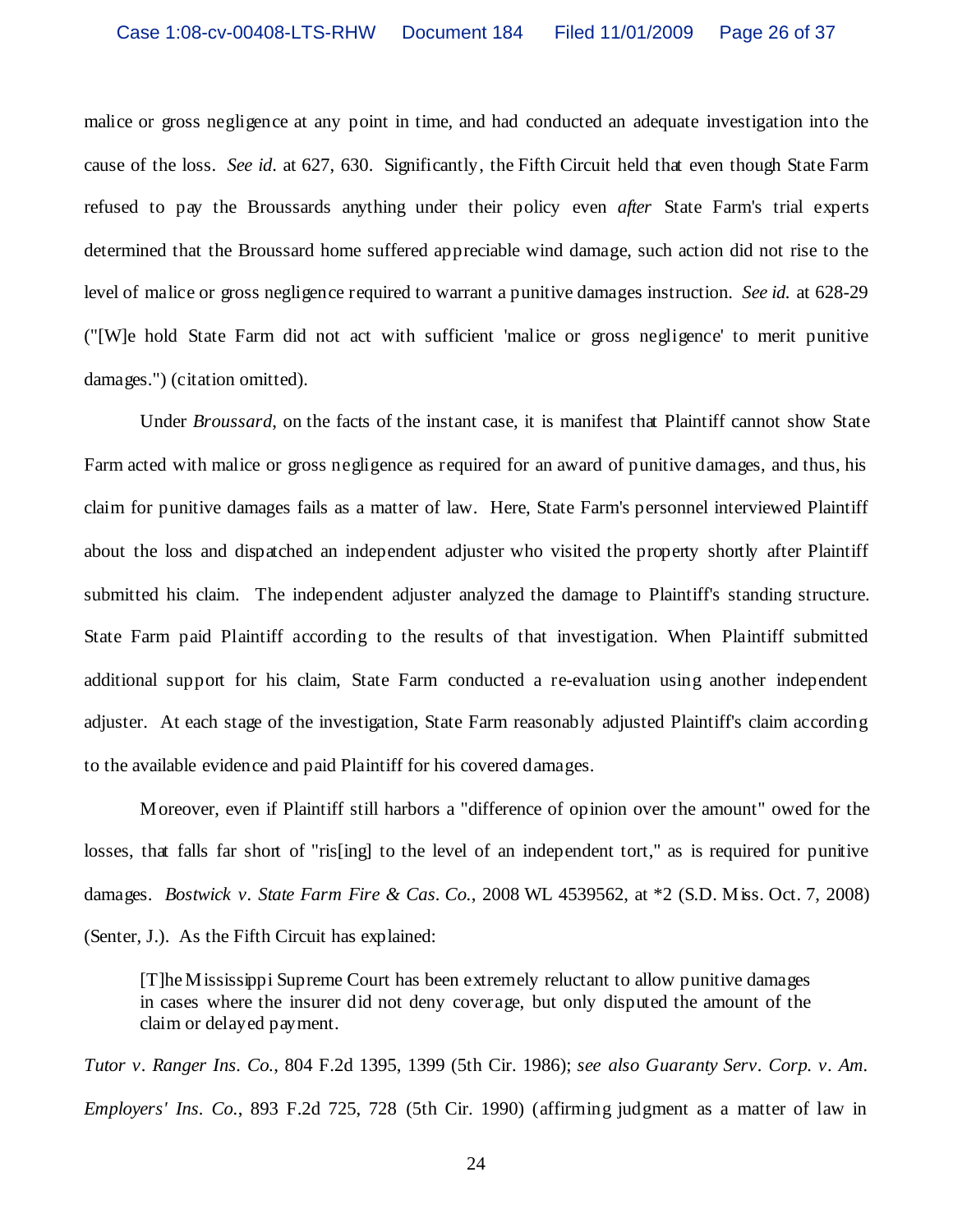insurer's favor on punitive damages: "A 'pocketbook dispute' over the amount of a claim 'did not rise to the level of wanton, gross or intentional conduct in the nature of an independent tort.'") (citation omitted); *Morgan v. Providence Wash. Ins. Co.*, 1996 WL 672096, at \*4 (N.D. Miss. Sept. 5, 1996) (granting summary judgment to insurer dismissing punitive damages claim: '[P]ocketbook dispute[s]' . . . do not warrant an award of punitive damages even should [the insured] prevail on her underlying [contract] claim[.]").

In sum, Plaintiff cannot make any showing at trial – much less meet the required clear and convincing standard – that State Farm engaged in any conduct of the kind that would justify an award of punitive damages. Accordingly, the issue of punitive damages may not be submitted to the jury.

# **VI. PLAINTIFF IS NOT ENTITLED TO EXTRA-CONTRACTUAL DAMAGES FOR EMOTIONAL DISTRESS**

Insofar as Plaintiff seeks extra-contractual damages for emotional distress, Plaintiff's claim fails because Plaintiff cannot meet his burden of establishing the elements required to recover for emotional distress. As a prerequisite to obtaining such extra-contractual damages, Plaintiff must establish that State Farm lacked an arguable or legitimate basis for its claims decision. The existence of that requirement, under Mississippi law, is made clear by the Fifth Circuit's decision in *Hans Construction Co.,* 995 F.2d at 56. In *Hans*, the Fifth Circuit concluded that "Mississippi will allow extra-contractual damages for failure to pay on an insurance policy only when there is *no arguable reason* for such failure" and that "[a]n arguable reason, therefore, shields the insurance company from liability for ... extra-contractual damages." *Id.* (emphasis in original). Here, as shown above, State Farm had an arguable basis for its adjustment of Plaintiff's claim (*see* Point V.A *supra*), and therefore, Plaintiff may not recover emotional distress damages as a matter of law.

Plaintiff also cannot establish other essential elements of his claim for emotional distress damages. To recover on such a claim, Plaintiff must show that State Farm's adjustment of his insurance claim (as opposed to Hurricane Katrina, the damage to his house, or any other factor) proximately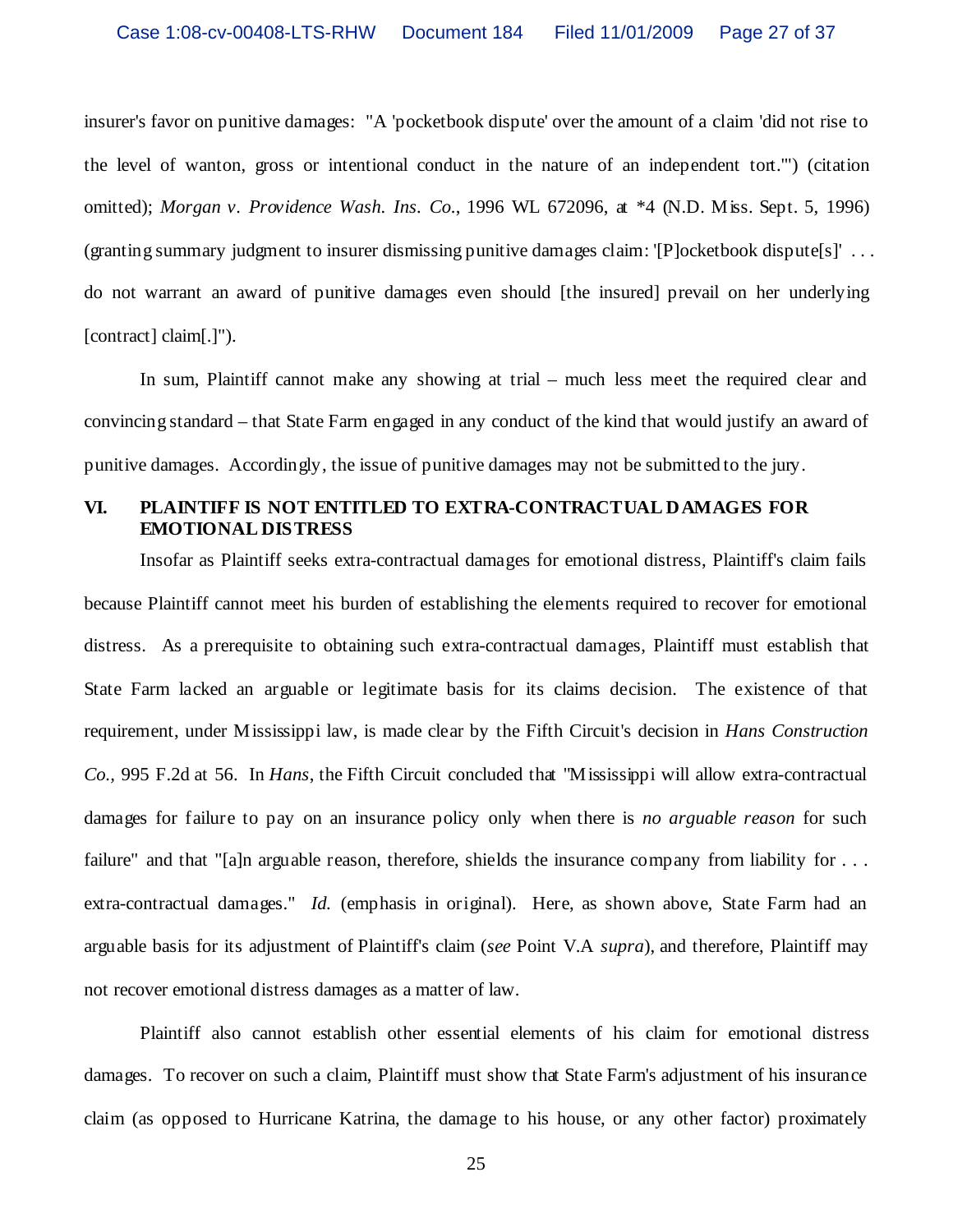caused him to suffer severe emotional distress, that resulted in "'some sort of physical manifestation of injury or demonstrable physical harm.'" *See Edmonds v. Beneficial Miss., Inc.*, 212 F. App'x 334, 337 (5th Cir. 2007) (quoting *Am. Bankers' Ins. Co. of Fla. v. Wells*, 819 So. 2d 1196, 1208 (Miss. 2001)). As the Fifth Circuit stated in *Edmonds*, the requirement of a physical manifestation of injury or demonstrable physical harm represents the "majority view" under the judicial decisions of the Mississippi Supreme Court. *See id.* Here, Plaintiff cannot show that he suffered emotional distress that resulted in a physical manifestation of any kind or in demonstrable physical harm.

Moreover, even if a less restrictive standard were applied, Plaintiff would still have the burden of providing "substantial proof" of a demonstrable "mental injury" or "emotional harm." *See id.* at 337-38 (citing *Ill. Cent. R.R. Co. v. Hawkins*, 830 So. 2d 1162, 1174 (Miss. 2002)). "Sleeplessness, nightmares and even multiple visits to a medical doctor" do not constitute the requisite showing of emotional harm." *Id.* at 338 (citing *Hawkins*, 830 So. 2d at 1174); *see also Smith v. Fortis Ins. Co.*, 2005 WL 1657049, at \*7 (S.D. Miss. July 8, 2005) (same). Plaintiff here cannot meet this burden, and his "failure to show sufficient proof of harm" mandates that he cannot recover for emotional distress. *Edmonds,* 212 F. App'x at 337-38 (affirming dismissal of claims for emotional distress "for failure to show sufficient proof of harm"); *see also Marchbanks v. Dolgencorp, Inc.*, 2008 WL 5050136, at \*8 (N.D. Miss. Nov. 20, 2008) (entering judgment as a matter of law for defendant on emotional distress claim where plaintiff's "contentions are unsupported by medical testimony, to the effect that [the plaintiff's] emotional problems were triggered by the subject incidents"; testimony that the plaintiff was "very depressed and had difficulty sleeping" does not satisfy plaintiff's burden of proof).

Furthermore, Plaintiff must show that it was reasonably foreseeable to State Farm that Plaintiff would suffer severe emotional distress from its adjustment of Plaintiff's claim without arguable basis. *Edmonds*, 212 F. App'x at 337-38*.* Here, Plaintiff has conceded that his home sustained flood damage. Oct. 23, 2009 Order [179] at 1. In addition, as shown above State Farm had an arguable basis for its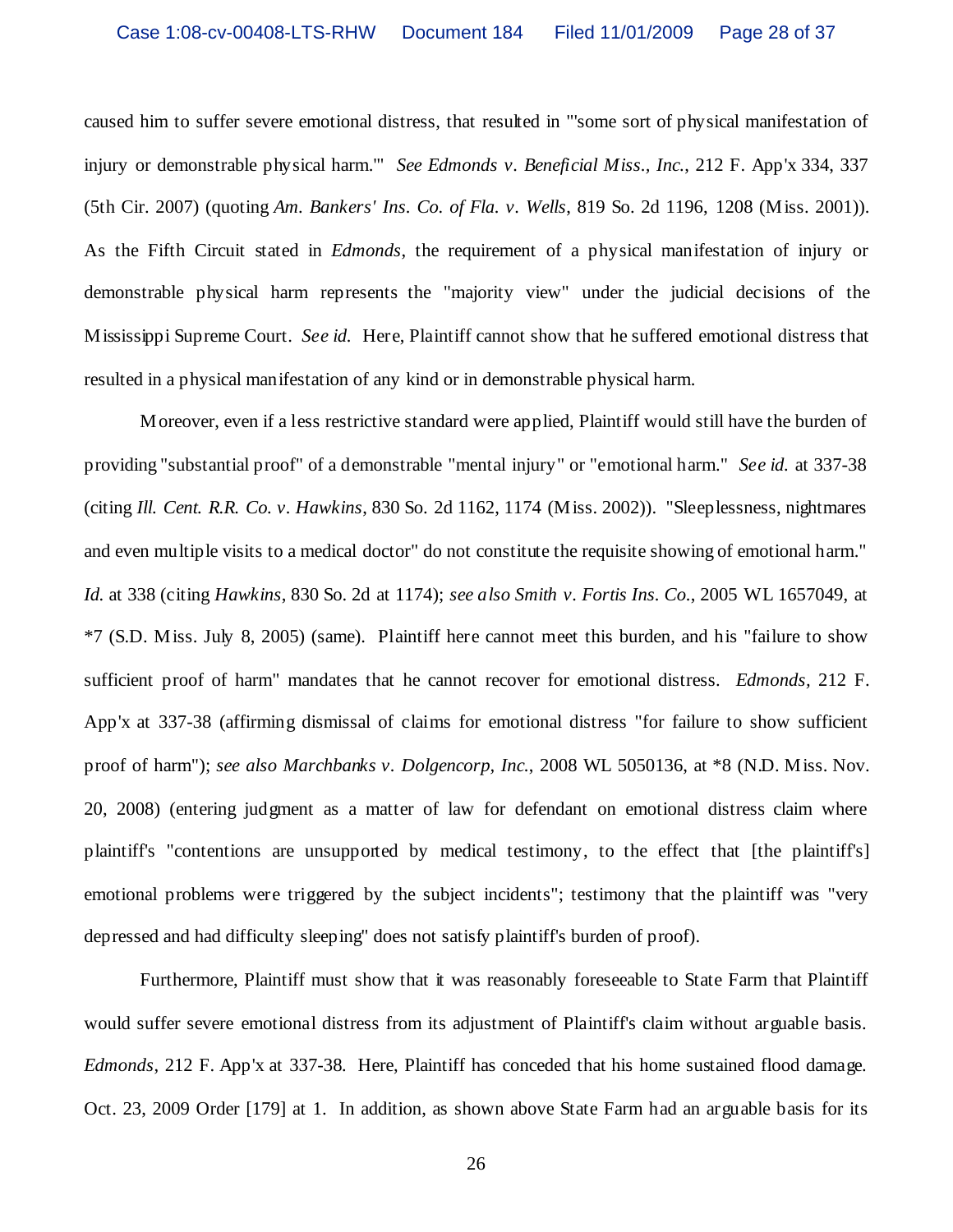adjustment of Plaintiff's claim. *See* Point V.A *supra*. However, even if it should be found that there was no arguable basis for denial of payment for some portion of the claim (which is not the case), Plaintiff's purported emotional distress could not be established to have resulted therefrom, much less to have *foreseeably* resulted therefrom (as opposed to having resulted from the damage to Plaintiff's home). Indeed, this Court has held as a matter of law that emotional distress from the breach of an insurance policy covering house construction defects was not foreseeable and not reasonably certain. *See Burley v. Homeowners Warranty Corp.*, 773 F. Supp. 844, 867 (S.D. Miss. 1990), *aff'd*, 936 F.2d 569 (5th Cir. 1991) (Table).

#### **VII. PLAINTIFF IS NOT ENTITLED TO ATTORNEYS FEES**

This Court should reject Plaintiff's claims for attorney fees as a matter of law. First, attorneys fees are not available where, as here, an insurer has demonstrated an arguable basis for its claims decision. *See* Point V.A *supra*. Moreover, Mississippi law adheres to the American Rule that a party is responsible for its own attorney fees absent an award of punitive damages. As the Fifth Circuit has held, the "prevailing view" in Mississippi is that "attorney's fees are not recoverable absent an award of punitive damages." *Greer v. Burkhardt*, 58 F.3d 1070, 1075 (5th Cir. 1995). "In the absence of a showing of gross or willful wrong entitling the Movant to an award of punitive damages, the Mississippi Supreme Court has *never* approved of awarding attorneys fees" or trial expenses to the "successful litigant." *Miller v. Allstate Ins. Co.*, 631 So. 2d 789, 795 (Miss. 1994) (emphasis added); *accord Spencer v. State Farm Mut. Ins. Co.*, 891 So. 2d 827, 830 (Miss. 2005) (same); *Miss. Power & Light Co. v. Cook*, 832 So. 2d 474, 487-88 (Miss. 2002) (en banc) (same); *Aetna Cas. & Sur. Co. v. Steele*, 373 So. 2d 797, 801 (Miss. 1979) (same); *see* Miss. R. Civ. P. 54 cmt.<sup>12</sup> Accordingly, as discussed above, since

<sup>12</sup> *See also Hamilton v. Hopkins,* 834 So. 2d 695, 700 (Miss. 2003) (reversing award of attorneys fees, holding "if attorney's fees are not authorized by the contract or by statute, they are not to be awarded when an award of punitive damages is not proper"); *Hearn v. Autumn Woods Office Park Prop. Owners Ass'n*, 757 So. 2d 155, 164 (Miss. 1999) ("When there is no contractual provision or statutory authority providing for attorney fees, they may not be awarded as damages unless punitive damages are also proper."); *Grisham v. Hinton*, 490 So. 2d 1201, 1205 (Miss. 1986) ("With the sole exception of punitive damages cases, in the absence of contractual provision or statutory authority therefor, this Court has never approved awarding trial expenses and attorney's fees to the successful litigant."); *Gardner v. Jones*, 464 So. 2d 1144, 1150 (Miss. 1985)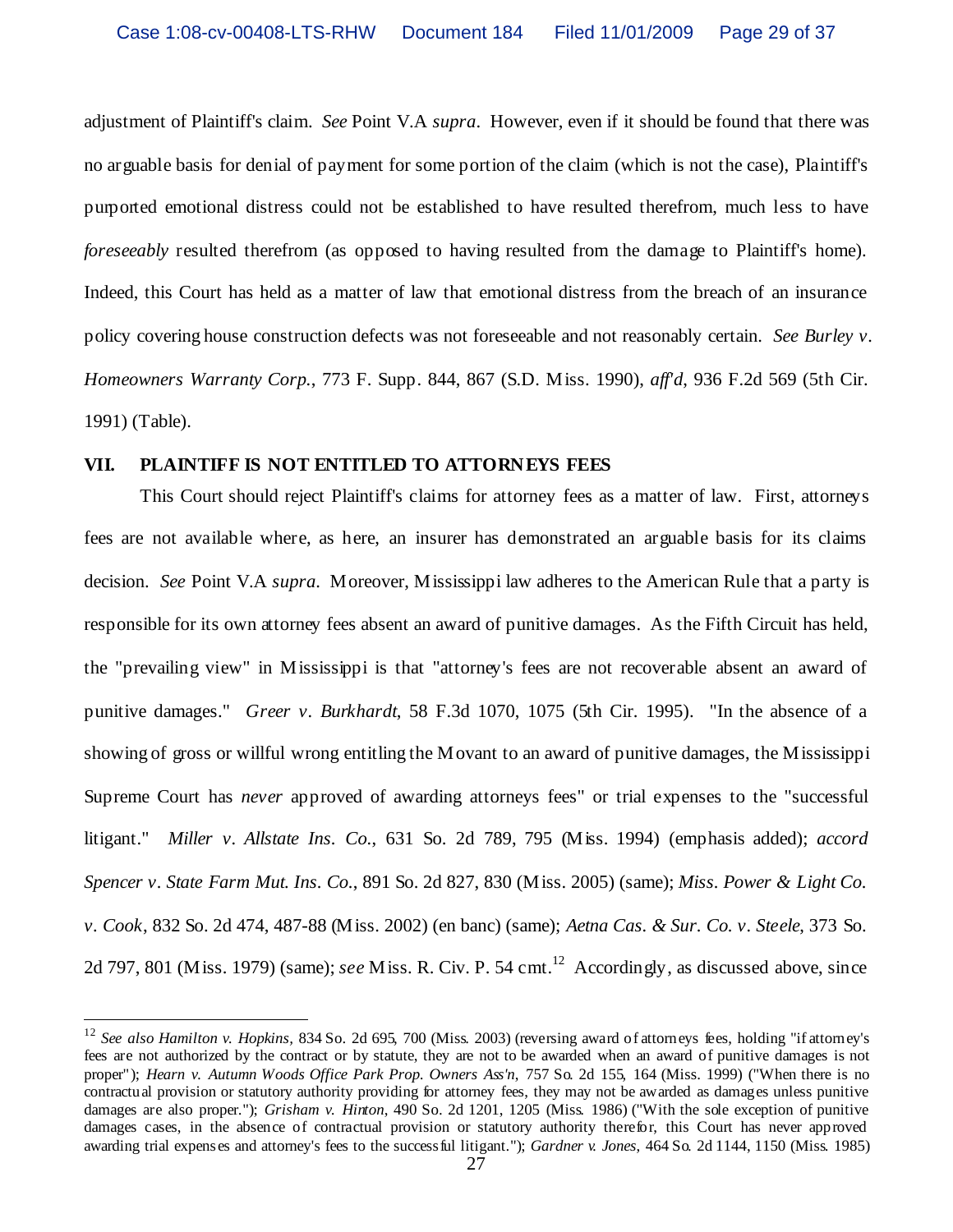Plaintiff may not recover any punitive damages, he is disabled from recovering any attorney fees.

The Court should deny Plaintiff's request for attorney fees, but if an award is considered, it is axiomatic in Mississippi that the decision to award attorney fees rests with "the sound discretion of the trial court" rather than the jury. *Cook*, 832 So. 2d at 478; *accord BellSouth Personal Commc'n, LLC v. Bd. of Supervisors of Hinds Cty.*, 912 So. 2d 436, 446 (Miss. 2005); Miss. Code Ann. § 11-55-7 (2008). An attorney fee award must be reasonable and well supported by the Court's conclusions of fact and law. "It is well settled in this State that what constitutes a reasonable attorney's fee rests within the sound discretion of the trial court" and must "be supported by credible evidence" and "based on findings of fact and conclusions of law concerning" relevant factors. *Cook*, 832 So. 2d at 486-87 (citation omitted); *see Ford Motor Co. v. Tennin*, 960 So. 2d 379, 396-97 (Miss. 2007) ("Any award of attorney's fees and expenses should be supported with factual determinations by the trial court").<sup>13</sup>

# **VIII. PLAINTIFF IMPROPERLY SEEKS TO INTRODUCEEVIDENCE OF MULTIPLE PROPERTIES OTHER THAN PLAINTIFF'S PROPERTY**

Plaintiff's house at 1987 Bayside Drive in Biloxi, Mississippi is the only house at issue in this case. Indeed, as this Court has held, "[t]his cause of action involves Plaintiff's claim only." Oct. 9, 2009 Order [166] at 3. The fundamental issue in this case thus concerns the extent and nature of the losses to *Plaintiff's* house. However, Plaintiff seeks to depart from this core issue and improperly present evidence regarding numerous other houses, including the following:

<sup>(&</sup>quot;Having held that the award of punitive damages may not stand as a matter of law, under the rule acceded to by [the plaintiff], the award of attorneys fees must fall as well.").

<sup>&</sup>lt;sup>13</sup> The factors the Court must consider include the following: "(1) the time and labor required, the novelty and difficulty of the questions involved, and the skill requisite to perform the legal service properly; (2) the likelihood, if apparent to the client, that the acceptance of the particular employment will preclude other employment by the lawyer; (3) the fee customarily charged in the locality for similar legal services; (4) the amount involved and the results obtained; (5) the time limitations imposed by the client or by the circumstances; (6) the nature and length of the professional relationship with the client; (7) the experience, reputation, and ability of the lawyer or lawyers performing the services; and (8) whether the fee is fixed or contingent." *BellSouth Personal Commc'n, LLC*, 912 So. 2d at 445-46 (citation omitted); *see McKee v. McKee*, 418 So. 2d 764 (Miss. 1982); *see also* Miss. Code Ann. § 11-55-7 (2008) (listing additional factors).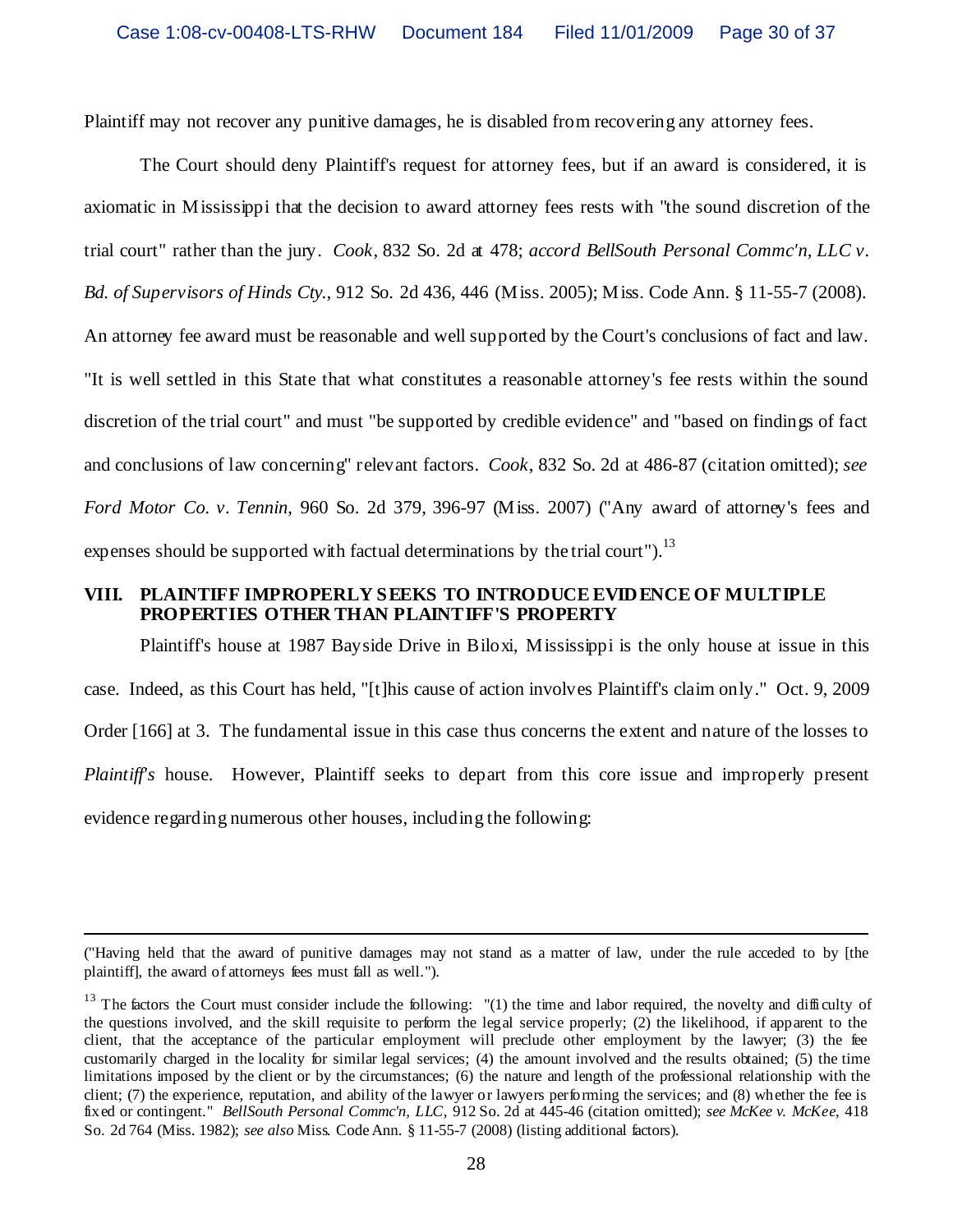- 619 North Haven Drive; 682 North Haven Drive;
- > 701 Holly Hills Drive;  $\rightarrow$  1964 Bayside Drive; and
- 
- 1961 Bayside Drive; 619 North Haven Drive.

 $\geq 662$  Mulberry Drive;

- 
- Ex. P-10 to P-15, P-119 to P-124, P-129 to P-131.<sup>14</sup> As shown below, evidence regarding those other houses is irrelevant and therefore should be excluded from trial. *See* Fed. R. Evid. 401-402.<sup>15</sup>

Any damage to those other houses is not probative of the damage to Plaintiff's house because, as this Court has held, the effects of Hurricane Katrina are unique from house to house and vary greatly. *Comer v. Nationwide Mut. Ins. Co.*, 2006 WL 1066645, at \*2 (S.D. Miss. Feb. 23, 2006) (Senter, J.). This Court has noted one of the "important lessons" in Hurricane Katrina cases is that "the damage any given building may have sustained varied substantially depending on its age, quality of construction, and even its design (e.g. gable roof compared with hip roof) and orientation to the forces exerted by the storm." *Guice v. State Farm Fire & Cas. Co.*, 2007 WL 912120, at \*1 (S.D. Miss. Mar. 22, 2007) (Senter, J.). This Court has further acknowledged that unique factual scenarios surround the effects of Hurricane Katrina forces on each property:

Each property owner in Mississippi who had real and personal property damaged in Hurricane Katrina is uniquely situated. No two property owners will have experienced the same losses. The nature and extent of the property damage the owners sustain from the common cause, Hurricane Katrina, will *vary greatly in its particulars*, depending on the location and condition of the property before the storm struck and depending also on what combination of forces caused the damage.

*Comer*, 2006 WL 1066645, at  $*2$  (emphasis added).<sup>16</sup> Accordingly, Plaintiff's evidence of numerous

other properties is entirely irrelevant to the core issues in this case regarding losses to *Plaintiff's* house.

<sup>&</sup>lt;sup>14</sup> Several of these properties do not even appear to be within Plaintiff's "surrounding neighborhood," which the Court identified as a criterion to exclude unrelated properties. Oct. 9, 2009 Order [166] at 3. For example, the property at 701 Holly Hills is across the water from Plaintiff's house, and the property at 662 Mulberry Drive is far beyond Plaintiff's neighborhood. In entering its *in limine* Order, this Court partially denied, without prejudice, State Farm's motion *in limine* to exclude evidence of properties other than Plaintiffs. [149, 166]. State Farm hereby renews its request to exclude Plaintiff's evidence of unrelated properties for the reasons stated herein.

<sup>&</sup>lt;sup>15</sup> With regard to Plaintiff's other properties, this Court has already ruled *in limine* that evidence regarding such other properties is inadmissible at trial. Oct. 9, 2009 Order [166] at 4.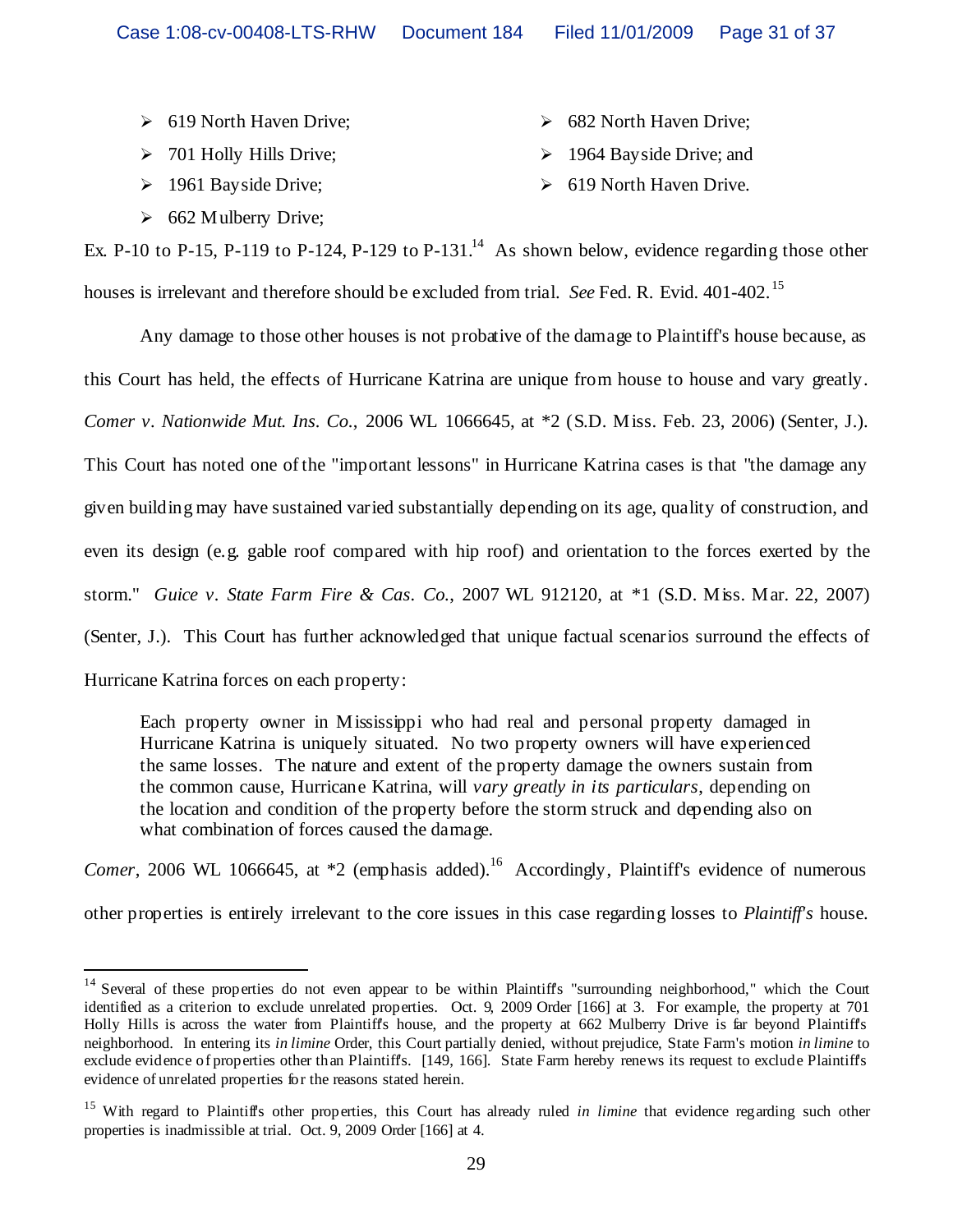This Court held *in limine* that, "[a]s should be clear by now, the sole focus of the trial of this cause of action is Plaintiff's and Defendant's contractual relationship, and any liability arising therefore." Oct. 9, 2009 Order [166] at 3. Plaintiff's evidence regarding a litany of unrelated properties, therefore, should be excluded from the trial of this case. *See* Fed. R. Evid. 401-402.

Plaintiff's evidence of other properties is also inadmissible on the issues of extra-contractual or punitive damages. For example, in *Burley*, 773 F. Supp. at 857, the court rejected the plaintiff's argument that evidence of the insurer's denial of other insureds' claims, under the same policy provision and in the same metropolitan area, was relevant and admissible to show bad faith. The plaintiffs had sought to introduce evidence of "similar claims to prove defendants' alleged course of conduct in considering and handling of claims in such a manner as to frustrate recovery by insureds, and in denying claims in which liability is clear." *Id*. This evidence, the court held, was plainly inadmissible:

First, plaintiffs here have not demonstrated that the claims in question are, in fact, similar except, of course, to the extent that those claims were denied by [defendant insurer] ... Given that minimal similarity, the proposed evidence can not be considered at all probative on the issues presented in the cases at bar. . . . That is, under the facts presented, the denial of other claims has nothing whatsoever to do with these lawsuits; each of the plaintiffs' bad faith claims must stand or fall on its own merit . . . .

#### *Id*. at 858.

Moreover, permitting Plaintiff to introduce at trial testimony or documentary evidence concerning unrelated properties would result in the parties litigating over the effects of Hurricane Katrina on those other properties and over the propriety of the claims adjustments for those properties. The minimal probative value, if any, of such evidence would be substantially outweighed by the dangers of unfair prejudice to State Farm and of confusing and misleading the jury by diverting its attention away from the facts of *this case*. *See* Fed. R. Evid. 403. Plaintiff's evidence regarding such unrelated

<sup>16</sup> *See also Payment v. State Farm Fire & Cas. Co.*, 2008 WL 5381925, at \*2 (S.D. Miss. Dec. 18, 2008) (Senter, J.) ("the sole focus of the trial of this cause of action" will be the plaintiff's individual insurance claim); *Huynh v. State Farm Fire & Cas. Co.*, 2008 WL 80759, at \*1-2 (S.D. Miss. Jan. 7, 2008) (Senter, J.) ("the trial of this case will be limited to the facts surrounding the Plaintiff's particular claim," not unrelated third parties' properties and claims).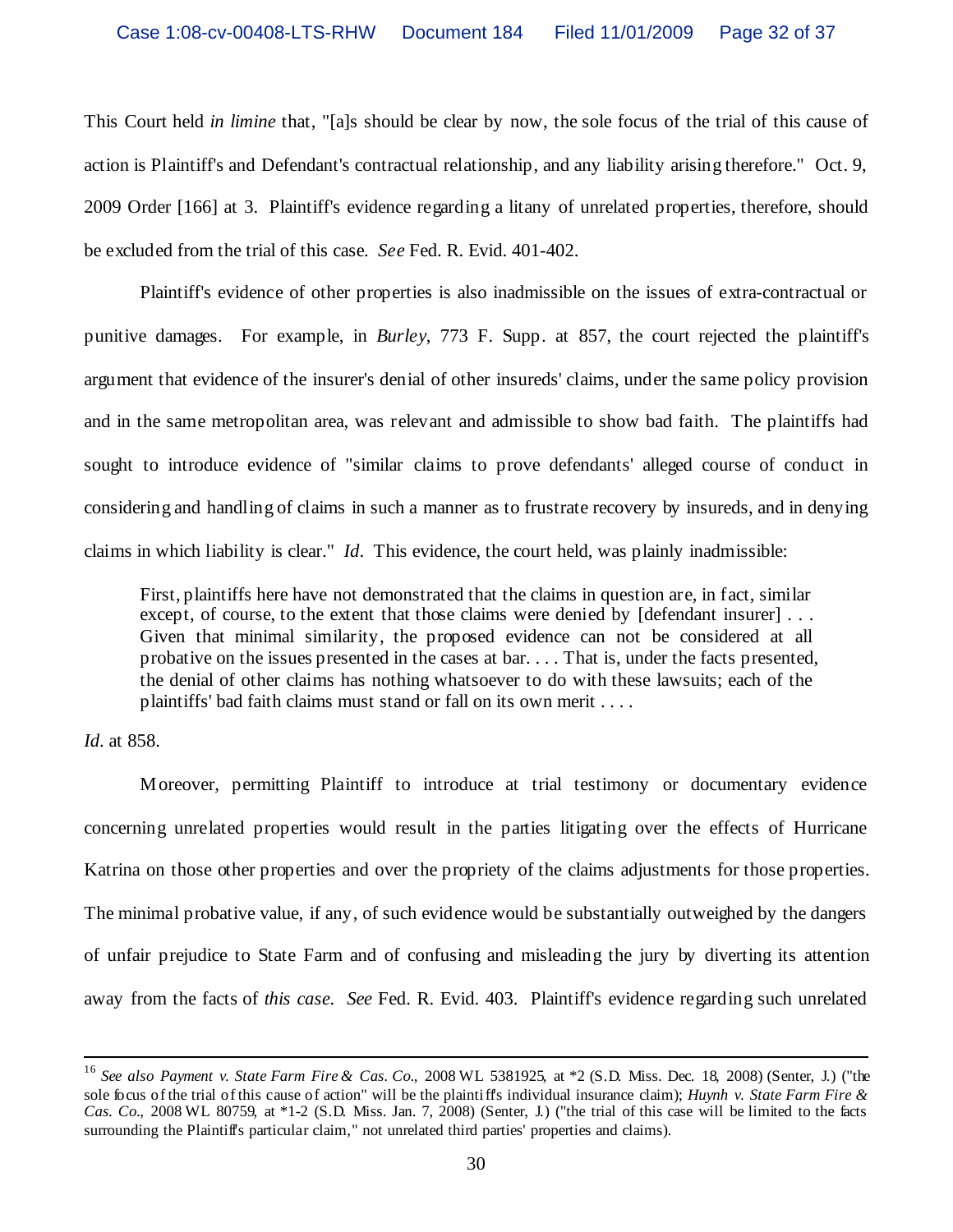properties could easily confuse, inflame, and prejudice the jury and distract it from rationally and impartially assessing the alleged conduct and circumstances upon which liability is premised in this action. *Cf. Compaq Computer Corp. v. Ergonome Inc*., 387 F.3d 403, 409 (5th Cir. 2004) (affirming exclusion of evidence of other lawsuits involving a party because "any probative value the [other lawsuit] evidence might hold was outweighed by its prejudicial and inflammatory nature and by its tendency to confuse the jury with tangential litigation"). This Court foresaw these heightened risks when ruling on State Farm's motion *in limine* to exclude such evidence, holding "at some point this [evidence of other houses] may cross the line into confusion or misleading the jury." Oct. 9, 2009 Order [166] at 3; *accord Aiken v. Rimkus Consulting Group, Inc*., 2007 WL 4245906, at \*2 (S.D. Miss. Nov. 29, 2007) (Senter, J) (evidence regarding unrelated properties and claims "poses the danger of confusion of the issues, which may tend to mislead the jury and would otherwise cause delay and waste time"), *aff'd*, 2009 WL 1456568 (5th Cir. May 26, 2009) (per curiam).

In addition to the significant risks of unfair prejudice to State Farm and of confusing and misleading the jury, admitting Plaintiff's evidence of other properties would needlessly prolong and complicate the trial of this case. It would result in unproductive and wasteful "trials within a trial" concerning these unrelated properties. For example, the introduction of such evidence would require State Farm to rebut it by explaining the difference between the claims-handling and other relevant facts and circumstances involved in the present case from those of the other claims, leading to a substantial and disproportionate amount of time and evidence being devoted to entirely collateral issues. As the court in *Burley* aptly noted:

Even if it could be said that evidence of other claims [also involving the defendant insurer] was of some relevance to some issue presented, its minimal probative value under the circumstances of this case does not justify its admission when weighed against the enormous waste of time that its admission would necessarily entail. Without question, if evidence of other claims were allowed by the court, there would be, in effect, a minitrial on each such claim. That is wholly unacceptable . . . .

773 F. Supp. at 858 (citation omitted).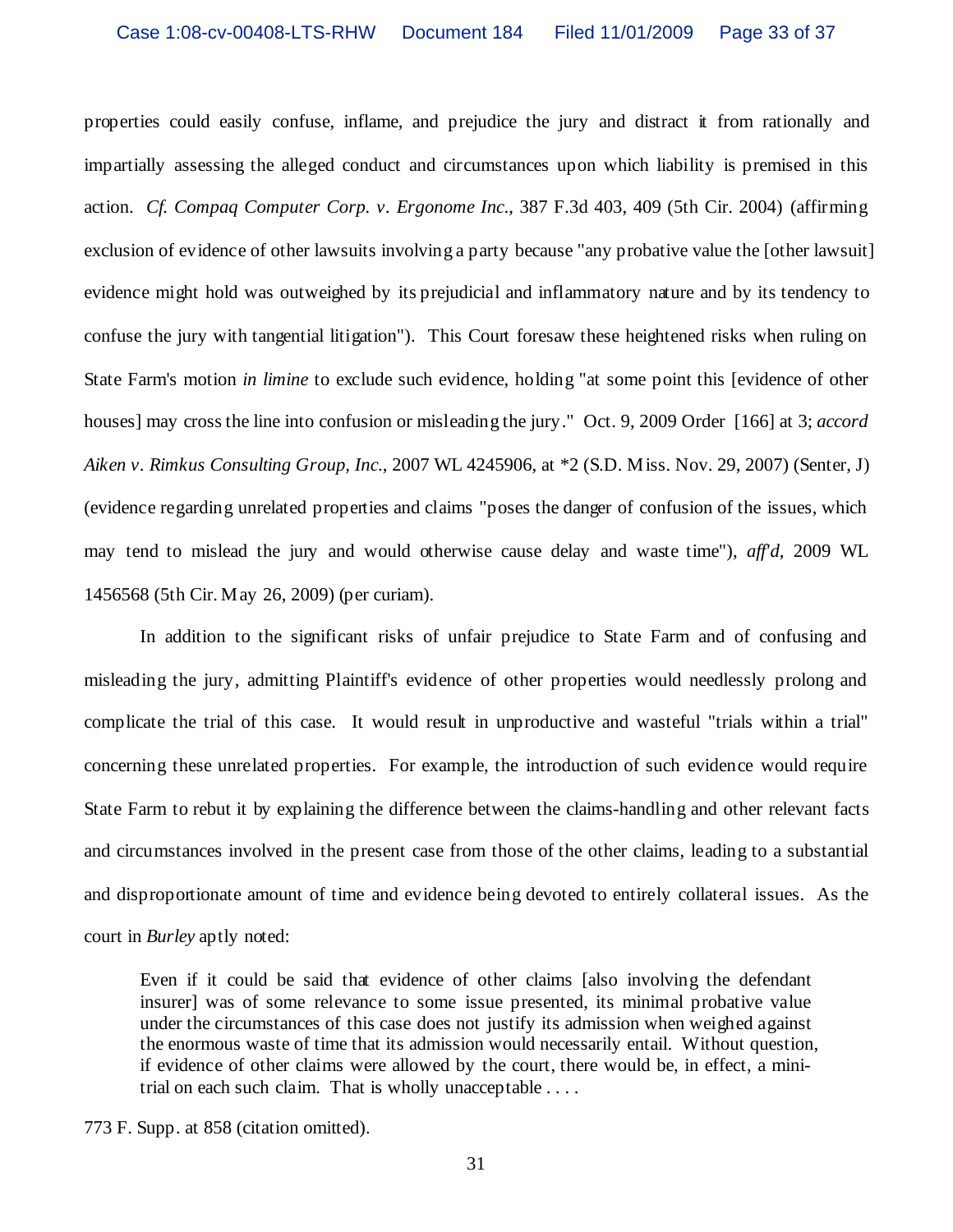"No judge wants to see one trial turn into several," *Olson v. Ford Motor Co.*, 481 F.3d 619, 624 (8th Cir. 2007), and courts routinely exclude evidence of collateral issues to prevent the same types of harm that would be present here. *See, e.g.*, *United States v. Farrington*, 58 F. App'x 919, 925 (3d Cir. 2003) (upholding exclusion of evidence of unrelated fraudulent schemes because such evidence would require "'mini trials'" to determine the validity of those allegations); *United States v. Talamante*, 981 F.2d 1153, 1156 n.5 (10th Cir. 1992) (affirming exclusion of evidence of unrelated incidents that "could have led to collateral mini trials"); *United States v. Waloke*, 962 F.2d 824, 830 (8th Cir. 1992) (upholding exclusion of evidence of unrelated incidents that would have resulted in "'collateral minitrials'" because "'[t]he defendant would have characterized a collateral incident one way and the government would have found witnesses who would have disputed the claims of defense witnesses'") (alteration in original; quoting lower opinion). Accordingly, the Court should not permit Plaintiff to introduce any evidence regarding properties other than his own at 1987 Bayside Drive.

# **IX. PLAINTIFF IMPROPERLY SEEKS TO INTRODUCE STATE FARM TELEVISION COMMERCIALS INTO EVIDENCE AT TRIAL**

In Plaintiff's list of trial exhibits, Plaintiff has included State Farm television commercials that have nothing to do with Plaintiff's Hurricane Katrina claim or with State Farm's adjustment of his claim. *See* Ex. P-140 to P-142. Plaintiff should not be permitted to introduce these (or any other) television commercials into evidence at the trial of this case.

Plaintiff has made no claim for fraud or any other claim that could remotely implicate State Farm's commercial advertising. As this Court has held in this case, "[a]s should be clear by now, the sole focus of the trial of this cause of action is Plaintiff's and Defendant's contractual relationship, and any liability arising therefrom." Oct. 9, 2009 Order [166] at 3. "This cause of action involves Plaintiff's claim only." *Id*. State Farm commercials have nothing to do with Plaintiff's insurance claim, the contractual relationship at issue, or with State Farm's investigation and adjustment of Plaintiff's claim. State Farm television commercials should, therefore, be excluded from trial as irrelevant. *See* Fed. R.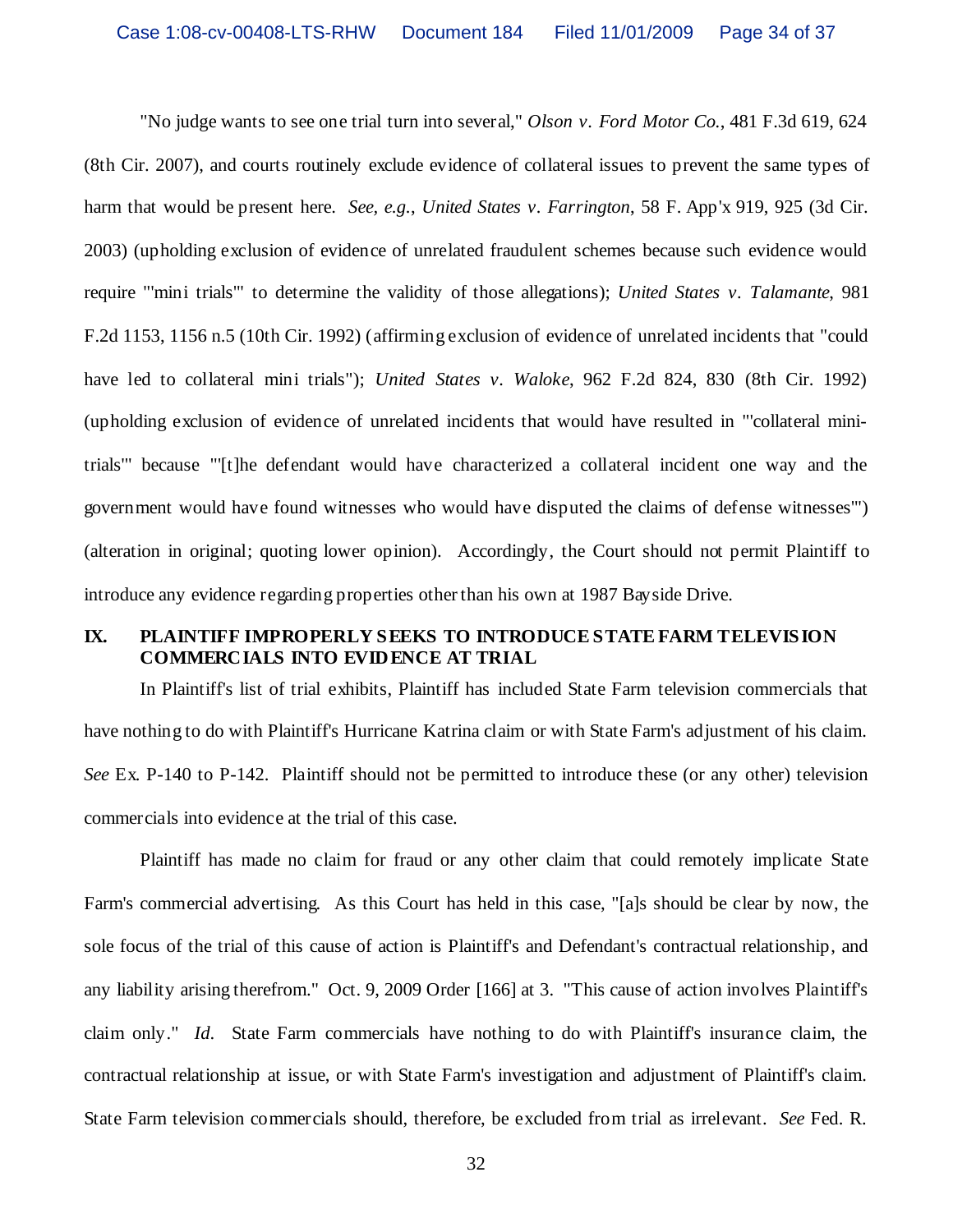Evid. 401-402. Moreover, State Farm television commercials are entirely dissimilar to Plaintiff's insurance claim and involve out-of-state conduct. This Court has, in this case, excluded such evidence of dissimilar and out-of-state conduct because it is "fraught with the danger of unfair prejudice, confusions of the issues, and misleading the jury." Oct. 9, 2009 Order [166] at 3. Plaintiff should not be permitted to introduce State Farm television commercials in the trial of this case because they would introduce substantial unfair prejudice against State Farm, confuse the issues, and mislead the jury. *See* Fed. R. Evid. 403.

State Farm television commercials are also not competent or admissible evidence on the issue of extra-contractual or punitive damages. Television commercials to the public have *nothing* to do with whether State Farm had an arguable basis for its adjustment of Plaintiff's claim following Hurricane Katrina, which is the threshold inquiring with respect to both extra-contractual and punitive damages. *Broussard*, 523 F.3d at 628; *Hans Constr. Co.*, 995 F.2d at 56. Nor do State Farm television commercials have anything to do with the second requisite element of Plaintiff's punitive damage claim, namely, whether State Farm adjusted Plaintiff's claim with malice or gross negligence in reckless disregard for Plaintiff's rights. That element of proof focuses on the intent of the insurer when adjusting the specific claim at issue. Nothing in any of State Farm's television commercials remotely relates to Plaintiff's insurance claim following Hurricane Katrina, much less State Farm's intent when adjusting Plaintiff's specific claim.

Moreover, in cases involving claims for fraud or other consumer protection claims (none of which are at issue here), courts across the country have held that a party's advertisements and slogans are mere puffery. Indeed, this Court has held that an insurer's advertising slogan cannot form the basis for a claim for fraudulent misrepresentation. *Tab Indus., Inc. v. Nationwide Mut. Ins. Co.*, 2009 WL 1938983, at \*2 (S.D. Miss. July 6, 2009) (Senter, J.) (Nationwide insurance "slogan is not the basis for fraudulent misrepresentation"). Numerous other courts have reached the same conclusion and held that advertising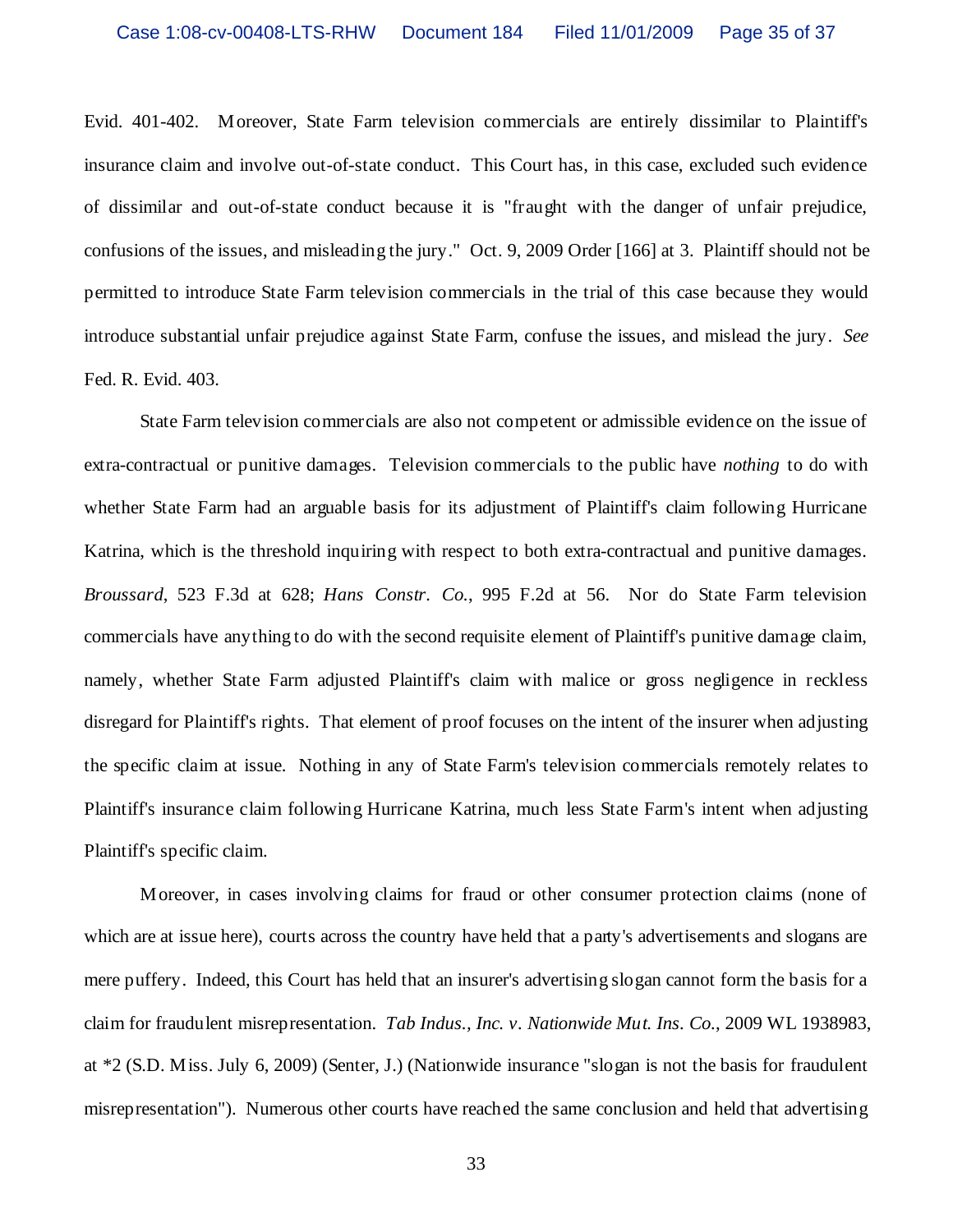slogans and commercials are mere puffery and not objectively specific and therefore are not legally actionable. *See, e.g., Rodio v. Smith*, 587 A.2d 621, 624 (N.J. 1991) (Allstate slogan "'You're in good hands with Allstate' is nothing more than puffery" and does not support claim of being "a deception, false promise, misrepresentation, or any other unlawful practice within the ambit of the Consumer Fraud Act"); *Pizza Hut, Inc. v. Papa John's Int'l, Inc.*, 227 F.3d 489, 498 (5th Cir. 2000) (advertising campaign not actionable under federal Lanham Act because, among other things, the slogan was puffery); *Cook, Perkiss & Liehe, Inc. v. N. Cal. Collection Serv. Inc.*, 911 F.2d 242, 246 (9th Cir. 1990) (same); *Humble Nat'l Bank v. DCV, Inc.*, 933 S.W.2d 224, 229-31 (Tex. App. 1996) ("a slogan that any commercial enterprise might adopt" does not form a basis for a deceptive practices claim); *Hill v. Jay Pontiac, Inc.*, 381 S.E.2d 417, 418-19 (Ga. Ct. App. 1989) (advertising puffery does not support fraud claim); *Breckenridge v. Cambridge Homes, Inc.*, 616 N.E.2d 615, 622-23 (Ill. App. Ct.) (same under consumer fraud statute), *appeal denied*, 622 N.E.2d 1201 (Ill. 1993); *State v. Am. TV & Appliance of Madison, Inc.*, 430 N.W.2d 709, 712 (Wis. 1988) ("puffery [has been] long considered an acceptable advertising technique" and does not support a deceptive practices claim).

Accordingly, any attempt by Plaintiff to introduce State Farm's television commercials into evidence at trial would be manifestly improper and should not be permitted.